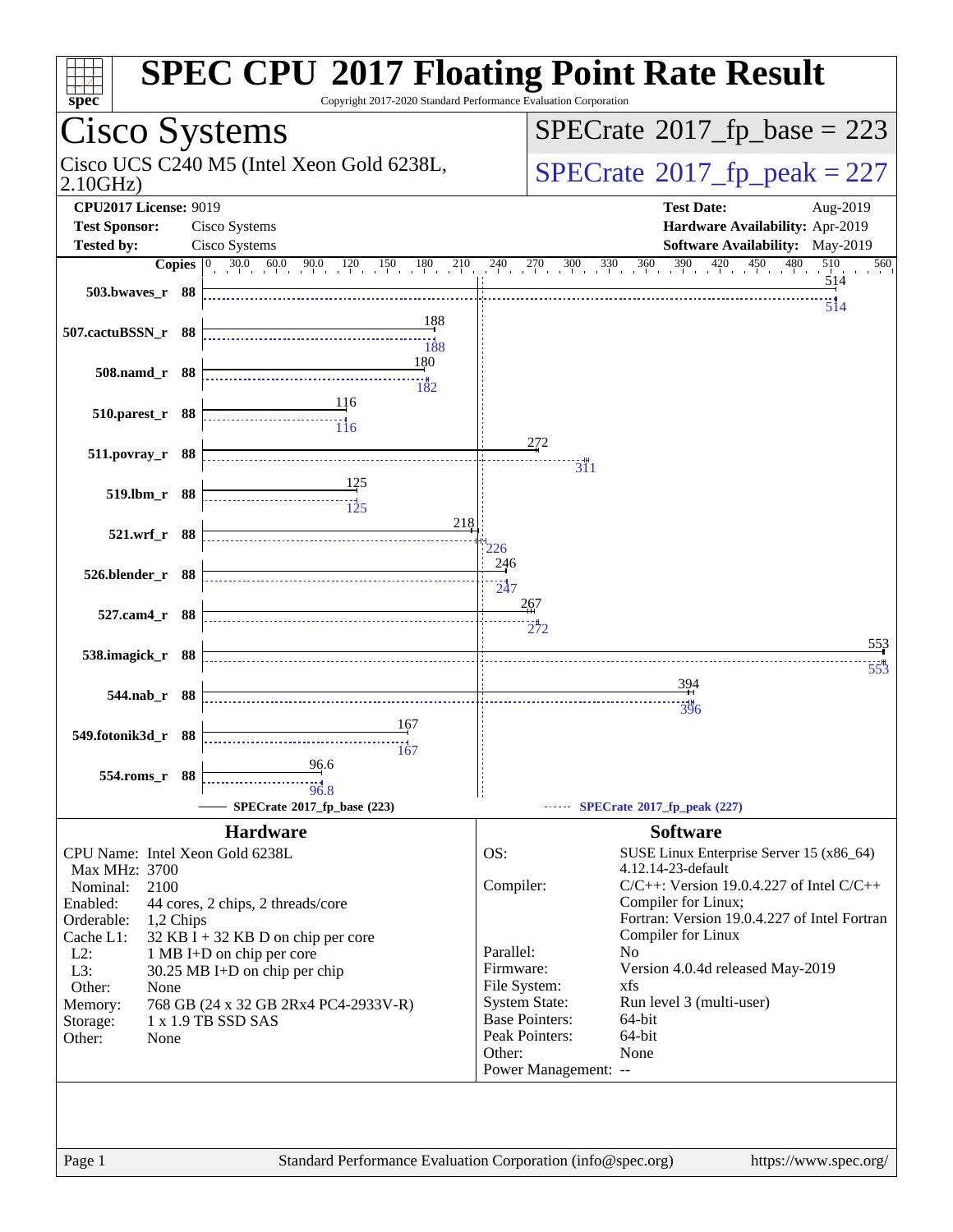

Copyright 2017-2020 Standard Performance Evaluation Corporation

### Cisco Systems

 $SPECTate$ <sup>®</sup>[2017\\_fp\\_base =](http://www.spec.org/auto/cpu2017/Docs/result-fields.html#SPECrate2017fpbase) 223

2.10GHz)

Cisco UCS C240 M5 (Intel Xeon Gold 6238L,  $SPECrate@2017_fp\_peak = 227$  $SPECrate@2017_fp\_peak = 227$ 

**[CPU2017 License:](http://www.spec.org/auto/cpu2017/Docs/result-fields.html#CPU2017License)** 9019 **[Test Date:](http://www.spec.org/auto/cpu2017/Docs/result-fields.html#TestDate)** Aug-2019 **[Test Sponsor:](http://www.spec.org/auto/cpu2017/Docs/result-fields.html#TestSponsor)** Cisco Systems **[Hardware Availability:](http://www.spec.org/auto/cpu2017/Docs/result-fields.html#HardwareAvailability)** Apr-2019 **[Tested by:](http://www.spec.org/auto/cpu2017/Docs/result-fields.html#Testedby)** Cisco Systems **[Software Availability:](http://www.spec.org/auto/cpu2017/Docs/result-fields.html#SoftwareAvailability)** May-2019

#### **[Results Table](http://www.spec.org/auto/cpu2017/Docs/result-fields.html#ResultsTable)**

|                            | <b>Base</b>   |                |       |                |       |                | <b>Peak</b> |               |                |              |                |              |                |              |
|----------------------------|---------------|----------------|-------|----------------|-------|----------------|-------------|---------------|----------------|--------------|----------------|--------------|----------------|--------------|
| <b>Benchmark</b>           | <b>Copies</b> | <b>Seconds</b> | Ratio | <b>Seconds</b> | Ratio | <b>Seconds</b> | Ratio       | <b>Copies</b> | <b>Seconds</b> | <b>Ratio</b> | <b>Seconds</b> | <b>Ratio</b> | <b>Seconds</b> | <b>Ratio</b> |
| 503.bwayes r               | 88            | <u>1718</u>    | 514   | 1719           | 513   | 1718           | 514         | 88            | 1716           | 514          | 1717           | 514          | 1720           | 513          |
| 507.cactuBSSN r            | 88            | 592            | 188   | 593            | 188   | 592            | 188         | 88            | 591            | 188          | 592            | 188          | 592            | <u>188</u>   |
| $508$ .namd $r$            | 88            | 464            | 180   | 465            | 180   | 465            | 180         | 88            | 459            | <b>182</b>   | 460            | 182          | 457            | 183          |
| 510.parest_r               | 88            | 1982           | 116   | 1979           | 116   | 1979           | 116         | 88            | 1988           | 116          | 1978           | <b>116</b>   | 1976           | 117          |
| 511.povray_r               | 88            | 760            | 270   | 755            | 272   | 755            | 272         | 88            | 656            | 313          | 663            | 310          | 661            | <u>311</u>   |
| 519.1bm r                  | 88            | 742            | 125   | 742            | 125   | 742            | 125         | 88            | 742            | 125          | 742            | <u>125</u>   | 742            | 125          |
| $521$ .wrf r               | 88            | 902            | 218   | 880            | 224   | 904            | 218         | 88            | 873            | 226          | 888            | 222          | 859            | 229          |
| 526.blender r              | 88            | 544            | 246   | 545            | 246   | 545            | 246         | 88            | 543            | 247          | 543            | 247          | 544            | 246          |
| $527.cam4_r$               | 88            | 577            | 267   | 573            | 269   | 584            | 264         | 88            | 565            | 272          | 567            | 271          | 565            | 272          |
| 538.imagick_r              | 88            | 396            | 553   | 397            | 551   | <u>396</u>     | 553         | 88            | 397            | 551          | <u>396</u>     | 553          | 395            | 553          |
| 544.nab_r                  | 88            | 375            | 394   | 372            | 399   | 376            | 394         | 88            | 372            | 398          | 375            | 395          | 374            | 396          |
| 549.fotonik3d r            | 88            | 2060           | 167   | 2059           | 167   | 2058           | 167         | 88            | 2061           | 166          | 2058           | 167          | 2059           | 167          |
| $554$ .roms $r$            | 88            | 1450           | 96.4  | 1446           | 96.7  | 1448           | 96.6        | 88            | 1445           | 96.8         | 1444           | 96.8         | 1448           | 96.6         |
| $SPECrate*2017_fp\_base =$ |               | 223            |       |                |       |                |             |               |                |              |                |              |                |              |

**[SPECrate](http://www.spec.org/auto/cpu2017/Docs/result-fields.html#SPECrate2017fppeak)[2017\\_fp\\_peak =](http://www.spec.org/auto/cpu2017/Docs/result-fields.html#SPECrate2017fppeak) 227**

Results appear in the [order in which they were run.](http://www.spec.org/auto/cpu2017/Docs/result-fields.html#RunOrder) Bold underlined text [indicates a median measurement.](http://www.spec.org/auto/cpu2017/Docs/result-fields.html#Median)

#### **[Submit Notes](http://www.spec.org/auto/cpu2017/Docs/result-fields.html#SubmitNotes)**

 The numactl mechanism was used to bind copies to processors. The config file option 'submit' was used to generate numactl commands to bind each copy to a specific processor. For details, please see the config file.

#### **[Operating System Notes](http://www.spec.org/auto/cpu2017/Docs/result-fields.html#OperatingSystemNotes)**

Stack size set to unlimited using "ulimit -s unlimited"

#### **[General Notes](http://www.spec.org/auto/cpu2017/Docs/result-fields.html#GeneralNotes)**

Environment variables set by runcpu before the start of the run: LD\_LIBRARY\_PATH = "/home/cpu2017/lib/intel64"

 Binaries compiled on a system with 1x Intel Core i9-7900X CPU + 32GB RAM memory using Redhat Enterprise Linux 7.5 Transparent Huge Pages enabled by default Prior to runcpu invocation Filesystem page cache synced and cleared with: sync; echo 3> /proc/sys/vm/drop\_caches runcpu command invoked through numactl i.e.: numactl --interleave=all runcpu <etc> NA: The test sponsor attests, as of date of publication, that CVE-2017-5754 (Meltdown) is mitigated in the system as tested and documented.

**(Continued on next page)**

| https://www.spec.org/<br>Standard Performance Evaluation Corporation (info@spec.org) |
|--------------------------------------------------------------------------------------|
|--------------------------------------------------------------------------------------|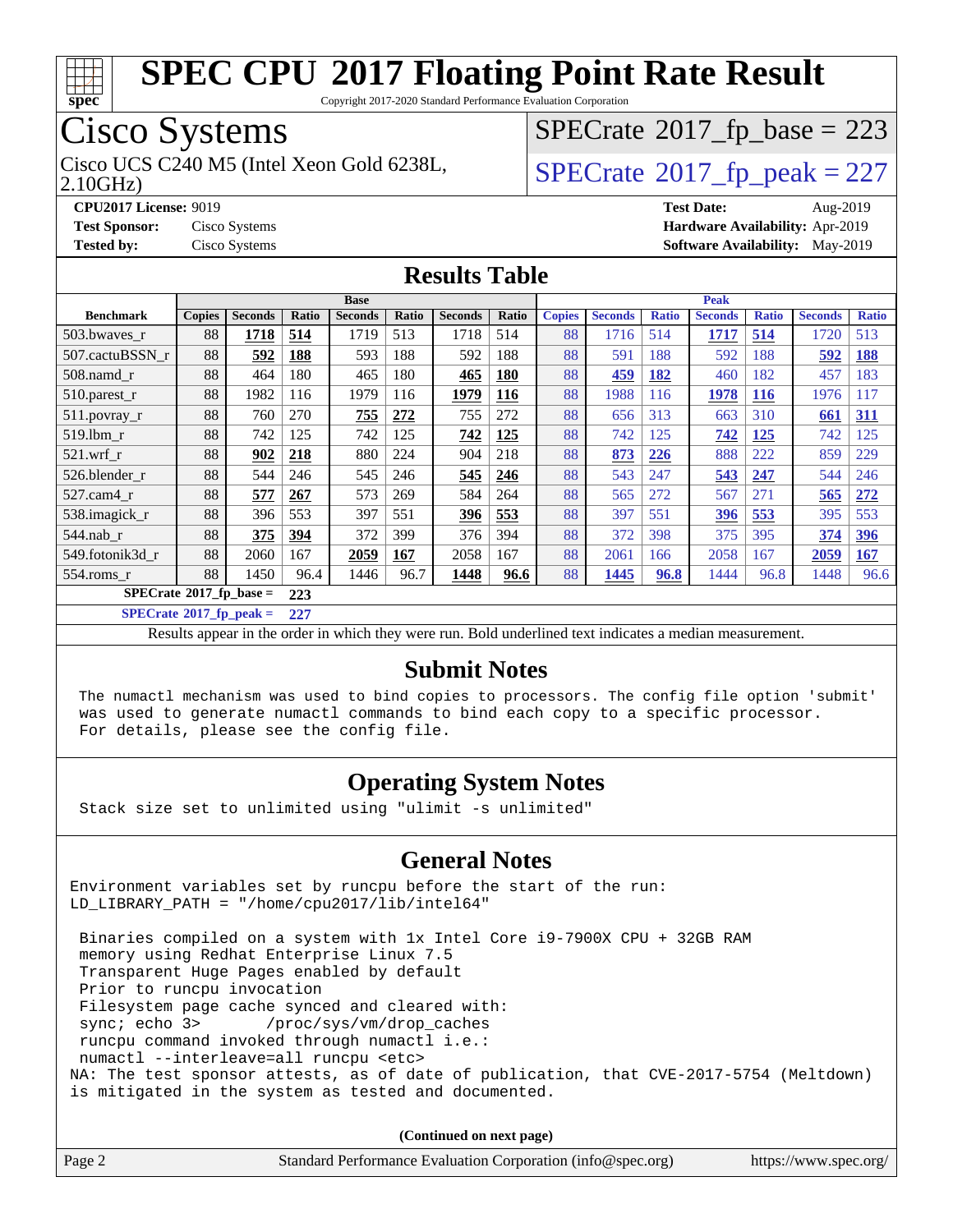

Copyright 2017-2020 Standard Performance Evaluation Corporation

## Cisco Systems

 $SPECTate$ <sup>®</sup>[2017\\_fp\\_base =](http://www.spec.org/auto/cpu2017/Docs/result-fields.html#SPECrate2017fpbase) 223

2.10GHz)

Cisco UCS C240 M5 (Intel Xeon Gold 6238L,  $SPECrate@2017_fp\_peak = 227$  $SPECrate@2017_fp\_peak = 227$ 

**[Tested by:](http://www.spec.org/auto/cpu2017/Docs/result-fields.html#Testedby)** Cisco Systems **[Software Availability:](http://www.spec.org/auto/cpu2017/Docs/result-fields.html#SoftwareAvailability)** May-2019

**[CPU2017 License:](http://www.spec.org/auto/cpu2017/Docs/result-fields.html#CPU2017License)** 9019 **[Test Date:](http://www.spec.org/auto/cpu2017/Docs/result-fields.html#TestDate)** Aug-2019 **[Test Sponsor:](http://www.spec.org/auto/cpu2017/Docs/result-fields.html#TestSponsor)** Cisco Systems **[Hardware Availability:](http://www.spec.org/auto/cpu2017/Docs/result-fields.html#HardwareAvailability)** Apr-2019

#### **[General Notes \(Continued\)](http://www.spec.org/auto/cpu2017/Docs/result-fields.html#GeneralNotes)**

Yes: The test sponsor attests, as of date of publication, that CVE-2017-5753 (Spectre variant 1) is mitigated in the system as tested and documented. Yes: The test sponsor attests, as of date of publication, that CVE-2017-5715 (Spectre variant 2) is mitigated in the system as tested and documented.

#### **[Platform Notes](http://www.spec.org/auto/cpu2017/Docs/result-fields.html#PlatformNotes)**

Page 3 Standard Performance Evaluation Corporation [\(info@spec.org\)](mailto:info@spec.org) <https://www.spec.org/> BIOS Settings: Intel HyperThreading Technology set to Enabled SNC set to Enabled IMC Interleaving set to 1-way Interleave Patrol Scrub set to Disabled Sysinfo program /home/cpu2017/bin/sysinfo Rev: r5974 of 2018-05-19 9bcde8f2999c33d61f64985e45859ea9 running on linux-4vt5 Tue Aug 6 19:38:03 2019 SUT (System Under Test) info as seen by some common utilities. For more information on this section, see <https://www.spec.org/cpu2017/Docs/config.html#sysinfo> From /proc/cpuinfo model name : Intel(R) Xeon(R) Gold 6238L CPU @ 2.10GHz 2 "physical id"s (chips) 88 "processors" cores, siblings (Caution: counting these is hw and system dependent. The following excerpts from /proc/cpuinfo might not be reliable. Use with caution.) cpu cores : 22 siblings : 44 physical 0: cores 0 1 2 3 4 5 8 9 10 11 12 16 17 18 19 20 21 24 25 26 27 28 physical 1: cores 0 1 2 3 4 5 8 9 10 11 12 16 17 18 19 20 21 24 25 26 27 28 From lscpu: Architecture: x86\_64 CPU op-mode(s): 32-bit, 64-bit Byte Order: Little Endian  $CPU(s):$  88 On-line CPU(s) list: 0-87 Thread(s) per core: 2 Core(s) per socket: 22 Socket(s): 2 NUMA node(s): 4 Vendor ID: GenuineIntel CPU family: 6 Model: 85 Model name: Intel(R) Xeon(R) Gold 6238L CPU @ 2.10GHz Stepping: 7 **(Continued on next page)**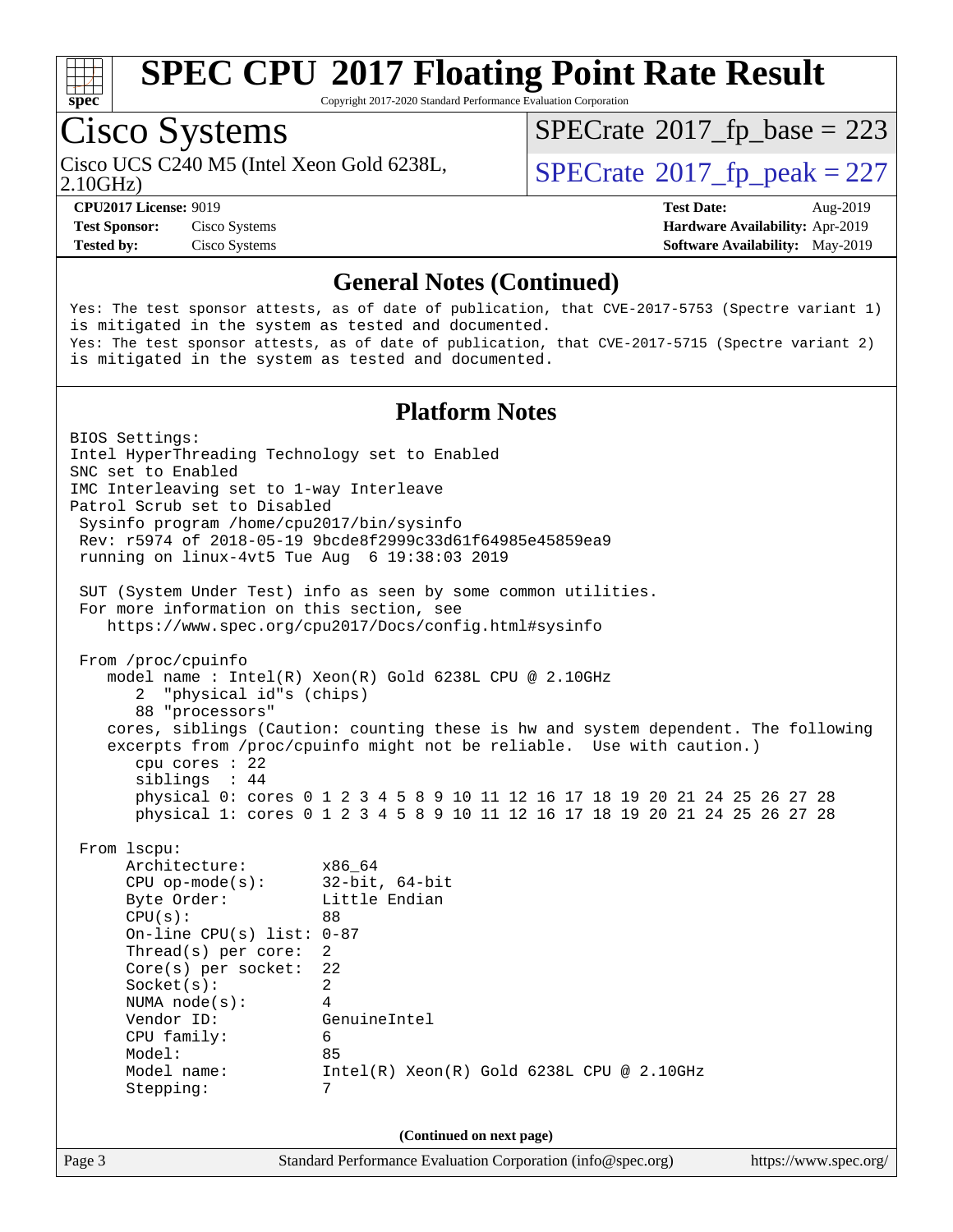

Copyright 2017-2020 Standard Performance Evaluation Corporation

Cisco Systems<br>Cisco UCS C240 M5 (Intel Xeon Gold 6238L, 2.10GHz)

 $SPECrate$ <sup>®</sup>[2017\\_fp\\_base =](http://www.spec.org/auto/cpu2017/Docs/result-fields.html#SPECrate2017fpbase) 223

 $SPECTate$ <sup>®</sup>[2017\\_fp\\_peak = 2](http://www.spec.org/auto/cpu2017/Docs/result-fields.html#SPECrate2017fppeak)27

**[CPU2017 License:](http://www.spec.org/auto/cpu2017/Docs/result-fields.html#CPU2017License)** 9019 **[Test Date:](http://www.spec.org/auto/cpu2017/Docs/result-fields.html#TestDate)** Aug-2019

**[Test Sponsor:](http://www.spec.org/auto/cpu2017/Docs/result-fields.html#TestSponsor)** Cisco Systems **[Hardware Availability:](http://www.spec.org/auto/cpu2017/Docs/result-fields.html#HardwareAvailability)** Apr-2019 **[Tested by:](http://www.spec.org/auto/cpu2017/Docs/result-fields.html#Testedby)** Cisco Systems **[Software Availability:](http://www.spec.org/auto/cpu2017/Docs/result-fields.html#SoftwareAvailability)** May-2019

#### **[Platform Notes \(Continued\)](http://www.spec.org/auto/cpu2017/Docs/result-fields.html#PlatformNotes)**

| CPU MHz:                                                                             | 2100.000                                                                             |  |  |  |  |  |  |  |
|--------------------------------------------------------------------------------------|--------------------------------------------------------------------------------------|--|--|--|--|--|--|--|
| $CPU$ $max$ $MHz$ :                                                                  | 3700.0000                                                                            |  |  |  |  |  |  |  |
| CPU min MHz:                                                                         | 1000.0000                                                                            |  |  |  |  |  |  |  |
| BogoMIPS:                                                                            | 4200.00                                                                              |  |  |  |  |  |  |  |
| Virtualization:                                                                      | $VT - x$                                                                             |  |  |  |  |  |  |  |
| L1d cache:                                                                           | 32K                                                                                  |  |  |  |  |  |  |  |
| Lli cache:                                                                           | 32K                                                                                  |  |  |  |  |  |  |  |
| $L2$ cache:                                                                          | 1024K                                                                                |  |  |  |  |  |  |  |
| L3 cache:<br>NUMA node0 CPU(s):                                                      | 30976K<br>$0-2, 6-8, 11-13, 17, 18, 44-46, 50-52, 55-57, 61, 62$                     |  |  |  |  |  |  |  |
| NUMA $node1$ $CPU(s):$                                                               | 3-5, 9, 10, 14-16, 19-21, 47-49, 53, 54, 58-60, 63-65                                |  |  |  |  |  |  |  |
| NUMA $node2$ $CPU(s):$                                                               | 22-24, 28-30, 33-35, 39, 40, 66-68, 72-74, 77-79, 83, 84                             |  |  |  |  |  |  |  |
| NUMA $node3$ $CPU(s):$                                                               | 25-27, 31, 32, 36-38, 41-43, 69-71, 75, 76, 80-82, 85-87                             |  |  |  |  |  |  |  |
| Flaqs:                                                                               | fpu vme de pse tsc msr pae mce cx8 apic sep mtrr pge mca cmov                        |  |  |  |  |  |  |  |
|                                                                                      | pat pse36 clflush dts acpi mmx fxsr sse sse2 ss ht tm pbe syscall nx pdpelgb rdtscp  |  |  |  |  |  |  |  |
|                                                                                      | lm constant_tsc art arch_perfmon pebs bts rep_good nopl xtopology nonstop_tsc cpuid  |  |  |  |  |  |  |  |
|                                                                                      | aperfmperf tsc_known_freq pni pclmulqdq dtes64 monitor ds_cpl vmx smx est tm2 ssse3  |  |  |  |  |  |  |  |
|                                                                                      | sdbg fma cx16 xtpr pdcm pcid dca sse4_1 sse4_2 x2apic movbe popcnt                   |  |  |  |  |  |  |  |
| tsc_deadline_timer aes xsave avx f16c rdrand lahf_lm abm 3dnowprefetch cpuid_fault   |                                                                                      |  |  |  |  |  |  |  |
| epb cat_13 cdp_13 invpcid_single intel_ppin mba tpr_shadow vnmi flexpriority ept     |                                                                                      |  |  |  |  |  |  |  |
| vpid fsgsbase tsc_adjust bmil hle avx2 smep bmi2 erms invpcid rtm cqm mpx rdt_a      |                                                                                      |  |  |  |  |  |  |  |
|                                                                                      | avx512f avx512dq rdseed adx smap clflushopt clwb intel_pt avx512cd avx512bw avx512vl |  |  |  |  |  |  |  |
|                                                                                      | xsaveopt xsavec xgetbvl xsaves cqm_llc cqm_occup_llc cqm_mbm_total cqm_mbm_local     |  |  |  |  |  |  |  |
|                                                                                      | ibpb ibrs stibp dtherm ida arat pln pts pku ospke avx512_vnni arch_capabilities ssbd |  |  |  |  |  |  |  |
| /proc/cpuinfo cache data<br>cache size : 30976 KB                                    |                                                                                      |  |  |  |  |  |  |  |
| From numactl --hardware WARNING: a numactl 'node' might or might not correspond to a |                                                                                      |  |  |  |  |  |  |  |
| physical chip.                                                                       |                                                                                      |  |  |  |  |  |  |  |
| $available: 4 nodes (0-3)$                                                           |                                                                                      |  |  |  |  |  |  |  |
|                                                                                      | node 0 cpus: 0 1 2 6 7 8 11 12 13 17 18 44 45 46 50 51 52 55 56 57 61 62             |  |  |  |  |  |  |  |
| node 0 size: 192102 MB                                                               |                                                                                      |  |  |  |  |  |  |  |
| node 0 free: 179247 MB                                                               |                                                                                      |  |  |  |  |  |  |  |
|                                                                                      | node 1 cpus: 3 4 5 9 10 14 15 16 19 20 21 47 48 49 53 54 58 59 60 63 64 65           |  |  |  |  |  |  |  |
| node 1 size: 193526 MB                                                               |                                                                                      |  |  |  |  |  |  |  |
| node 1 free: 184295 MB                                                               |                                                                                      |  |  |  |  |  |  |  |
|                                                                                      | node 2 cpus: 22 23 24 28 29 30 33 34 35 39 40 66 67 68 72 73 74 77 78 79 83 84       |  |  |  |  |  |  |  |
| node 2 size: 193497 MB                                                               |                                                                                      |  |  |  |  |  |  |  |
| node 2 free: 184296 MB                                                               |                                                                                      |  |  |  |  |  |  |  |
|                                                                                      | node 3 cpus: 25 26 27 31 32 36 37 38 41 42 43 69 70 71 75 76 80 81 82 85 86 87       |  |  |  |  |  |  |  |
| node 3 size: 193524 MB<br>node 3 free: 184325 MB                                     |                                                                                      |  |  |  |  |  |  |  |
| node distances:                                                                      |                                                                                      |  |  |  |  |  |  |  |
| node<br>0<br>$\mathbf 1$<br>2<br>3                                                   |                                                                                      |  |  |  |  |  |  |  |
| 0:<br>10<br>11<br>21<br>21                                                           |                                                                                      |  |  |  |  |  |  |  |
| 1:<br>11<br>10<br>21<br>21                                                           |                                                                                      |  |  |  |  |  |  |  |
|                                                                                      |                                                                                      |  |  |  |  |  |  |  |
|                                                                                      |                                                                                      |  |  |  |  |  |  |  |
| (Continued on next page)                                                             |                                                                                      |  |  |  |  |  |  |  |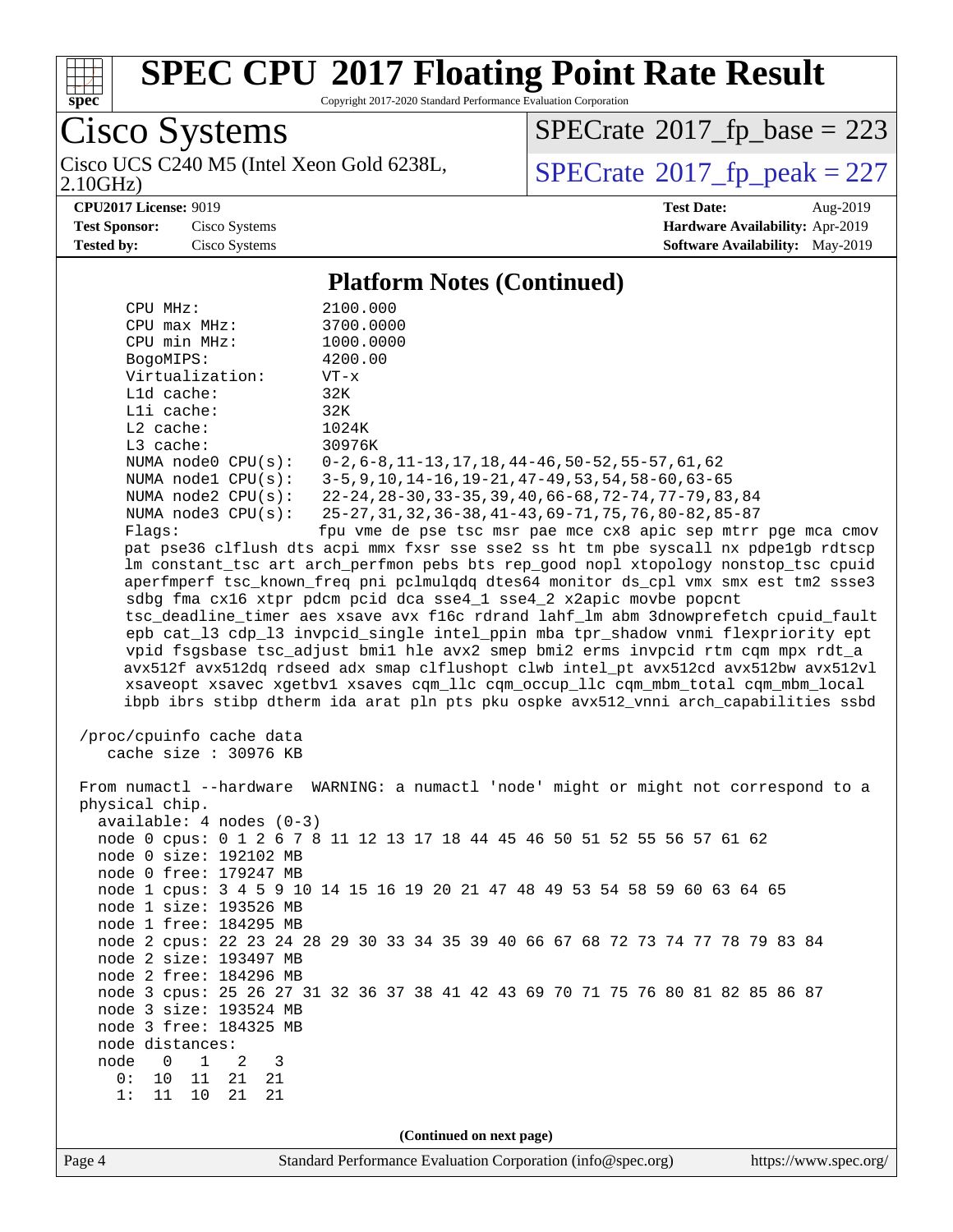| S)<br>оe<br>L. |  |  |  |  |  |  |
|----------------|--|--|--|--|--|--|

Copyright 2017-2020 Standard Performance Evaluation Corporation

Cisco Systems 2.10GHz) Cisco UCS C240 M5 (Intel Xeon Gold 6238L,  $SPECrate@2017_fp\_peak = 227$  $SPECrate@2017_fp\_peak = 227$  $SPECTate$ <sup>®</sup>[2017\\_fp\\_base =](http://www.spec.org/auto/cpu2017/Docs/result-fields.html#SPECrate2017fpbase) 223 **[CPU2017 License:](http://www.spec.org/auto/cpu2017/Docs/result-fields.html#CPU2017License)** 9019 **[Test Date:](http://www.spec.org/auto/cpu2017/Docs/result-fields.html#TestDate)** Aug-2019 **[Test Sponsor:](http://www.spec.org/auto/cpu2017/Docs/result-fields.html#TestSponsor)** Cisco Systems **[Hardware Availability:](http://www.spec.org/auto/cpu2017/Docs/result-fields.html#HardwareAvailability)** Apr-2019 **[Tested by:](http://www.spec.org/auto/cpu2017/Docs/result-fields.html#Testedby)** Cisco Systems **[Software Availability:](http://www.spec.org/auto/cpu2017/Docs/result-fields.html#SoftwareAvailability)** May-2019 **[Platform Notes \(Continued\)](http://www.spec.org/auto/cpu2017/Docs/result-fields.html#PlatformNotes)** 2: 21 21 10 11 3: 21 21 11 10 From /proc/meminfo MemTotal: 791194564 kB HugePages\_Total: 0 Hugepagesize: 2048 kB From /etc/\*release\* /etc/\*version\* os-release: NAME="SLES" VERSION="15" VERSION\_ID="15" PRETTY\_NAME="SUSE Linux Enterprise Server 15" ID="sles" ID\_LIKE="suse" ANSI\_COLOR="0;32" CPE\_NAME="cpe:/o:suse:sles:15" uname -a: Linux linux-4vt5 4.12.14-23-default #1 SMP Tue May 29 21:04:44 UTC 2018 (cd0437b) x86\_64 x86\_64 x86\_64 GNU/Linux Kernel self-reported vulnerability status: CVE-2017-5754 (Meltdown): Not affected CVE-2017-5753 (Spectre variant 1): Mitigation: \_\_user pointer sanitization CVE-2017-5715 (Spectre variant 2): Mitigation: Indirect Branch Restricted Speculation, IBPB, IBRS\_FW run-level 3 Aug 6 10:21 SPEC is set to: /home/cpu2017 Filesystem Type Size Used Avail Use% Mounted on /dev/sda1 xfs 224G 56G 168G 25% / Additional information from dmidecode follows. WARNING: Use caution when you interpret this section. The 'dmidecode' program reads system data which is "intended to allow hardware to be accurately determined", but the intent may not be met, as there are frequent changes to hardware, firmware, and the "DMTF SMBIOS" standard. BIOS Cisco Systems, Inc. C240M5.4.0.4d.0.0506190827 05/06/2019 Memory: 24x 0xCE00 M393A4K40CB2-CVF 32 GB 2 rank 2933, configured at 2934 (End of data from sysinfo program)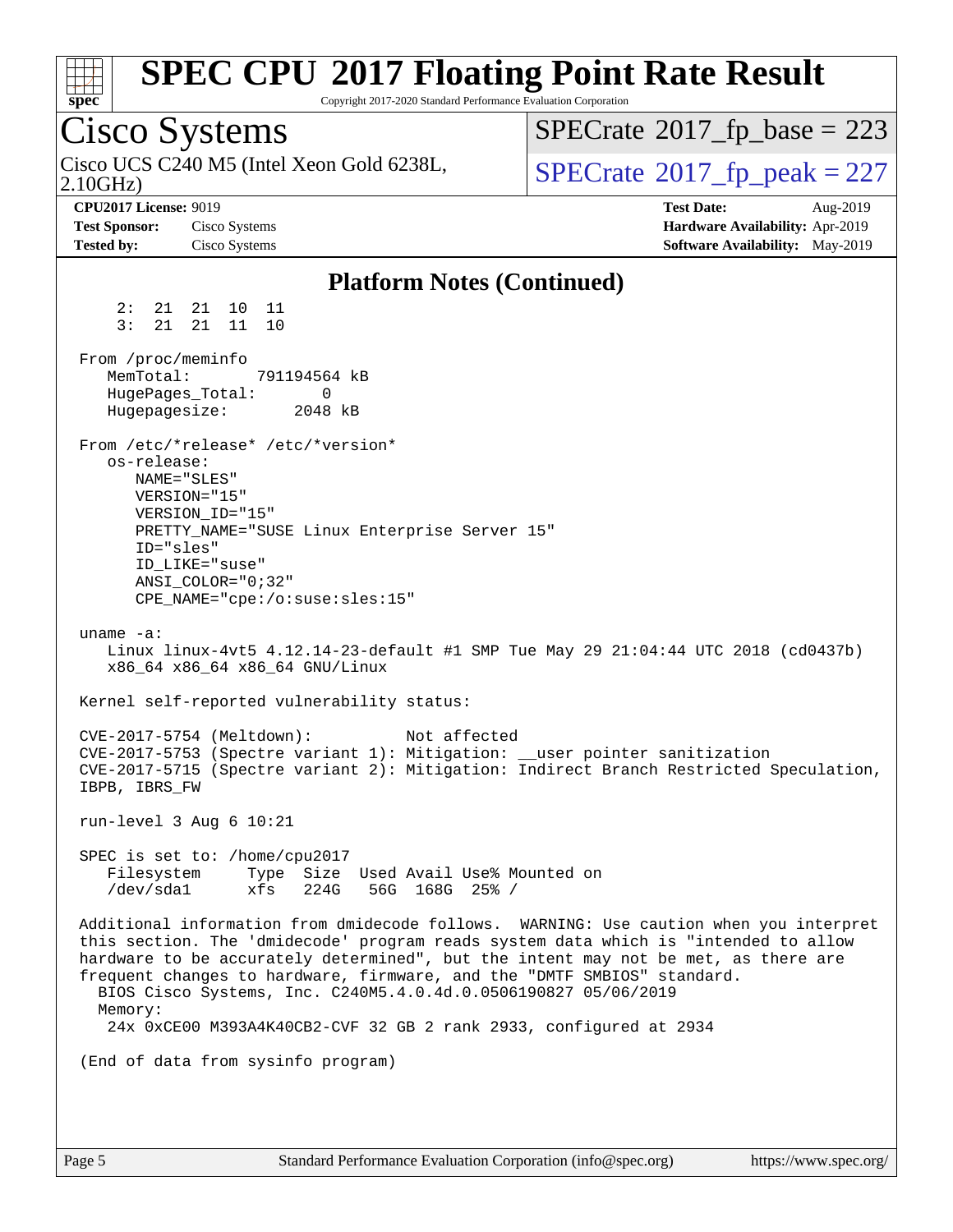

Copyright 2017-2020 Standard Performance Evaluation Corporation

| Cisco Systems                                                             |                                                                                                                                                                                                                                                                                                                                                                                                                                                                                                                                                                      | $SPECTate$ <sup>®</sup> 2017_fp_base = 223                                                          |
|---------------------------------------------------------------------------|----------------------------------------------------------------------------------------------------------------------------------------------------------------------------------------------------------------------------------------------------------------------------------------------------------------------------------------------------------------------------------------------------------------------------------------------------------------------------------------------------------------------------------------------------------------------|-----------------------------------------------------------------------------------------------------|
| 2.10GHz                                                                   | Cisco UCS C240 M5 (Intel Xeon Gold 6238L,                                                                                                                                                                                                                                                                                                                                                                                                                                                                                                                            | $SPECTate@2017_fp\_peak = 227$                                                                      |
| <b>CPU2017 License: 9019</b><br><b>Test Sponsor:</b><br><b>Tested by:</b> | Cisco Systems<br>Cisco Systems                                                                                                                                                                                                                                                                                                                                                                                                                                                                                                                                       | <b>Test Date:</b><br>Aug-2019<br>Hardware Availability: Apr-2019<br>Software Availability: May-2019 |
|                                                                           | <b>Compiler Version Notes</b>                                                                                                                                                                                                                                                                                                                                                                                                                                                                                                                                        |                                                                                                     |
| ===================<br>C                                                  | 519.1bm_r(base, peak) 538.imagick_r(base, peak)<br>544.nab_r(base, peak)                                                                                                                                                                                                                                                                                                                                                                                                                                                                                             |                                                                                                     |
|                                                                           | Intel(R) C Intel(R) 64 Compiler for applications running on Intel(R) 64,<br>Version 19.0.4.227 Build 20190416<br>Copyright (C) 1985-2019 Intel Corporation. All rights reserved.                                                                                                                                                                                                                                                                                                                                                                                     |                                                                                                     |
| $C++$                                                                     | 508.namd_r(base, peak) 510.parest_r(base, peak)                                                                                                                                                                                                                                                                                                                                                                                                                                                                                                                      |                                                                                                     |
|                                                                           | Intel(R) $C++$ Intel(R) 64 Compiler for applications running on Intel(R) 64,<br>Version 19.0.4.227 Build 20190416<br>Copyright (C) 1985-2019 Intel Corporation. All rights reserved.                                                                                                                                                                                                                                                                                                                                                                                 |                                                                                                     |
| $C++$ , $C$                                                               | 511.povray_r(base, peak) 526.blender_r(base, peak)                                                                                                                                                                                                                                                                                                                                                                                                                                                                                                                   |                                                                                                     |
|                                                                           | $Intel(R)$ C++ Intel(R) 64 Compiler for applications running on Intel(R) 64,<br>Version 19.0.4.227 Build 20190416<br>Copyright (C) 1985-2019 Intel Corporation. All rights reserved.<br>Intel(R) C Intel(R) 64 Compiler for applications running on Intel(R) 64,<br>Version 19.0.4.227 Build 20190416<br>Copyright (C) 1985-2019 Intel Corporation. All rights reserved.                                                                                                                                                                                             |                                                                                                     |
|                                                                           | C++, C, Fortran   507.cactuBSSN_r(base, peak)                                                                                                                                                                                                                                                                                                                                                                                                                                                                                                                        |                                                                                                     |
|                                                                           | Intel(R) $C++$ Intel(R) 64 Compiler for applications running on Intel(R) 64,<br>Version 19.0.4.227 Build 20190416<br>Copyright (C) 1985-2019 Intel Corporation. All rights reserved.<br>Intel(R) C Intel(R) 64 Compiler for applications running on Intel(R) 64,<br>Version 19.0.4.227 Build 20190416<br>Copyright (C) 1985-2019 Intel Corporation. All rights reserved.<br>$Intel(R)$ Fortran Intel(R) 64 Compiler for applications running on Intel(R)<br>64, Version 19.0.4.227 Build 20190416<br>Copyright (C) 1985-2019 Intel Corporation. All rights reserved. |                                                                                                     |
| Fortran                                                                   | 503.bwaves_r(base, peak) 549.fotonik3d_r(base, peak)<br>554.roms_r(base, peak)                                                                                                                                                                                                                                                                                                                                                                                                                                                                                       |                                                                                                     |
|                                                                           | $Intel(R)$ Fortran Intel(R) 64 Compiler for applications running on Intel(R)                                                                                                                                                                                                                                                                                                                                                                                                                                                                                         |                                                                                                     |
|                                                                           | (Continued on next page)                                                                                                                                                                                                                                                                                                                                                                                                                                                                                                                                             |                                                                                                     |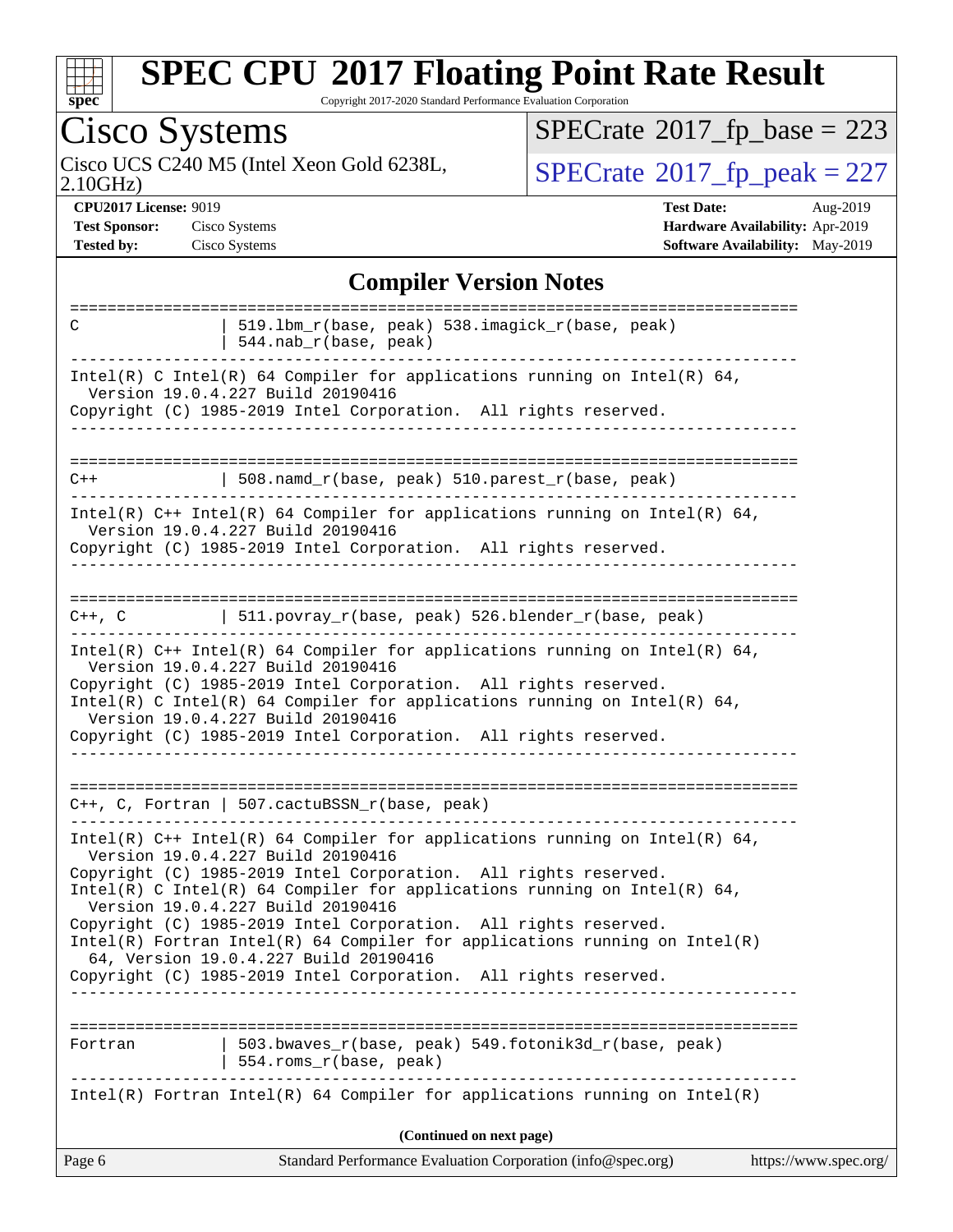

Copyright 2017-2020 Standard Performance Evaluation Corporation

### Cisco Systems

 $SPECTate$ <sup>®</sup>[2017\\_fp\\_base =](http://www.spec.org/auto/cpu2017/Docs/result-fields.html#SPECrate2017fpbase) 223

2.10GHz)

Cisco UCS C240 M5 (Intel Xeon Gold 6238L,  $SPECrate@2017_fp\_peak = 227$  $SPECrate@2017_fp\_peak = 227$ 

**[CPU2017 License:](http://www.spec.org/auto/cpu2017/Docs/result-fields.html#CPU2017License)** 9019 **[Test Date:](http://www.spec.org/auto/cpu2017/Docs/result-fields.html#TestDate)** Aug-2019 **[Test Sponsor:](http://www.spec.org/auto/cpu2017/Docs/result-fields.html#TestSponsor)** Cisco Systems **[Hardware Availability:](http://www.spec.org/auto/cpu2017/Docs/result-fields.html#HardwareAvailability)** Apr-2019 **[Tested by:](http://www.spec.org/auto/cpu2017/Docs/result-fields.html#Testedby)** Cisco Systems **[Software Availability:](http://www.spec.org/auto/cpu2017/Docs/result-fields.html#SoftwareAvailability)** May-2019

#### **[Compiler Version Notes \(Continued\)](http://www.spec.org/auto/cpu2017/Docs/result-fields.html#CompilerVersionNotes)**

| 64, Version 19.0.4.227 Build 20190416<br>Copyright (C) 1985-2019 Intel Corporation. All rights reserved.                                                                                                                                                                                                                                                                   |
|----------------------------------------------------------------------------------------------------------------------------------------------------------------------------------------------------------------------------------------------------------------------------------------------------------------------------------------------------------------------------|
| 521.wrf r(base, peak) 527.cam4 r(base, peak)<br>Fortran, C                                                                                                                                                                                                                                                                                                                 |
| Intel(R) Fortran Intel(R) 64 Compiler for applications running on Intel(R)<br>64, Version 19.0.4.227 Build 20190416<br>Copyright (C) 1985-2019 Intel Corporation. All rights reserved.<br>Intel(R) C Intel(R) 64 Compiler for applications running on Intel(R) 64,<br>Version 19.0.4.227 Build 20190416<br>Copyright (C) 1985-2019 Intel Corporation. All rights reserved. |
|                                                                                                                                                                                                                                                                                                                                                                            |

#### **[Base Compiler Invocation](http://www.spec.org/auto/cpu2017/Docs/result-fields.html#BaseCompilerInvocation)**

[C benchmarks](http://www.spec.org/auto/cpu2017/Docs/result-fields.html#Cbenchmarks): [icc -m64 -std=c11](http://www.spec.org/cpu2017/results/res2019q3/cpu2017-20190819-16779.flags.html#user_CCbase_intel_icc_64bit_c11_33ee0cdaae7deeeab2a9725423ba97205ce30f63b9926c2519791662299b76a0318f32ddfffdc46587804de3178b4f9328c46fa7c2b0cd779d7a61945c91cd35)

[C++ benchmarks:](http://www.spec.org/auto/cpu2017/Docs/result-fields.html#CXXbenchmarks) [icpc -m64](http://www.spec.org/cpu2017/results/res2019q3/cpu2017-20190819-16779.flags.html#user_CXXbase_intel_icpc_64bit_4ecb2543ae3f1412ef961e0650ca070fec7b7afdcd6ed48761b84423119d1bf6bdf5cad15b44d48e7256388bc77273b966e5eb805aefd121eb22e9299b2ec9d9)

[Fortran benchmarks](http://www.spec.org/auto/cpu2017/Docs/result-fields.html#Fortranbenchmarks): [ifort -m64](http://www.spec.org/cpu2017/results/res2019q3/cpu2017-20190819-16779.flags.html#user_FCbase_intel_ifort_64bit_24f2bb282fbaeffd6157abe4f878425411749daecae9a33200eee2bee2fe76f3b89351d69a8130dd5949958ce389cf37ff59a95e7a40d588e8d3a57e0c3fd751)

[Benchmarks using both Fortran and C](http://www.spec.org/auto/cpu2017/Docs/result-fields.html#BenchmarksusingbothFortranandC): [ifort -m64](http://www.spec.org/cpu2017/results/res2019q3/cpu2017-20190819-16779.flags.html#user_CC_FCbase_intel_ifort_64bit_24f2bb282fbaeffd6157abe4f878425411749daecae9a33200eee2bee2fe76f3b89351d69a8130dd5949958ce389cf37ff59a95e7a40d588e8d3a57e0c3fd751) [icc -m64 -std=c11](http://www.spec.org/cpu2017/results/res2019q3/cpu2017-20190819-16779.flags.html#user_CC_FCbase_intel_icc_64bit_c11_33ee0cdaae7deeeab2a9725423ba97205ce30f63b9926c2519791662299b76a0318f32ddfffdc46587804de3178b4f9328c46fa7c2b0cd779d7a61945c91cd35)

[Benchmarks using both C and C++](http://www.spec.org/auto/cpu2017/Docs/result-fields.html#BenchmarksusingbothCandCXX): [icpc -m64](http://www.spec.org/cpu2017/results/res2019q3/cpu2017-20190819-16779.flags.html#user_CC_CXXbase_intel_icpc_64bit_4ecb2543ae3f1412ef961e0650ca070fec7b7afdcd6ed48761b84423119d1bf6bdf5cad15b44d48e7256388bc77273b966e5eb805aefd121eb22e9299b2ec9d9) [icc -m64 -std=c11](http://www.spec.org/cpu2017/results/res2019q3/cpu2017-20190819-16779.flags.html#user_CC_CXXbase_intel_icc_64bit_c11_33ee0cdaae7deeeab2a9725423ba97205ce30f63b9926c2519791662299b76a0318f32ddfffdc46587804de3178b4f9328c46fa7c2b0cd779d7a61945c91cd35)

[Benchmarks using Fortran, C, and C++:](http://www.spec.org/auto/cpu2017/Docs/result-fields.html#BenchmarksusingFortranCandCXX) [icpc -m64](http://www.spec.org/cpu2017/results/res2019q3/cpu2017-20190819-16779.flags.html#user_CC_CXX_FCbase_intel_icpc_64bit_4ecb2543ae3f1412ef961e0650ca070fec7b7afdcd6ed48761b84423119d1bf6bdf5cad15b44d48e7256388bc77273b966e5eb805aefd121eb22e9299b2ec9d9) [icc -m64 -std=c11](http://www.spec.org/cpu2017/results/res2019q3/cpu2017-20190819-16779.flags.html#user_CC_CXX_FCbase_intel_icc_64bit_c11_33ee0cdaae7deeeab2a9725423ba97205ce30f63b9926c2519791662299b76a0318f32ddfffdc46587804de3178b4f9328c46fa7c2b0cd779d7a61945c91cd35) [ifort -m64](http://www.spec.org/cpu2017/results/res2019q3/cpu2017-20190819-16779.flags.html#user_CC_CXX_FCbase_intel_ifort_64bit_24f2bb282fbaeffd6157abe4f878425411749daecae9a33200eee2bee2fe76f3b89351d69a8130dd5949958ce389cf37ff59a95e7a40d588e8d3a57e0c3fd751)

#### **[Base Portability Flags](http://www.spec.org/auto/cpu2017/Docs/result-fields.html#BasePortabilityFlags)**

 503.bwaves\_r: [-DSPEC\\_LP64](http://www.spec.org/cpu2017/results/res2019q3/cpu2017-20190819-16779.flags.html#suite_basePORTABILITY503_bwaves_r_DSPEC_LP64) 507.cactuBSSN\_r: [-DSPEC\\_LP64](http://www.spec.org/cpu2017/results/res2019q3/cpu2017-20190819-16779.flags.html#suite_basePORTABILITY507_cactuBSSN_r_DSPEC_LP64) 508.namd\_r: [-DSPEC\\_LP64](http://www.spec.org/cpu2017/results/res2019q3/cpu2017-20190819-16779.flags.html#suite_basePORTABILITY508_namd_r_DSPEC_LP64) 510.parest\_r: [-DSPEC\\_LP64](http://www.spec.org/cpu2017/results/res2019q3/cpu2017-20190819-16779.flags.html#suite_basePORTABILITY510_parest_r_DSPEC_LP64) 511.povray\_r: [-DSPEC\\_LP64](http://www.spec.org/cpu2017/results/res2019q3/cpu2017-20190819-16779.flags.html#suite_basePORTABILITY511_povray_r_DSPEC_LP64) 519.lbm\_r: [-DSPEC\\_LP64](http://www.spec.org/cpu2017/results/res2019q3/cpu2017-20190819-16779.flags.html#suite_basePORTABILITY519_lbm_r_DSPEC_LP64)

**(Continued on next page)**

Page 7 Standard Performance Evaluation Corporation [\(info@spec.org\)](mailto:info@spec.org) <https://www.spec.org/>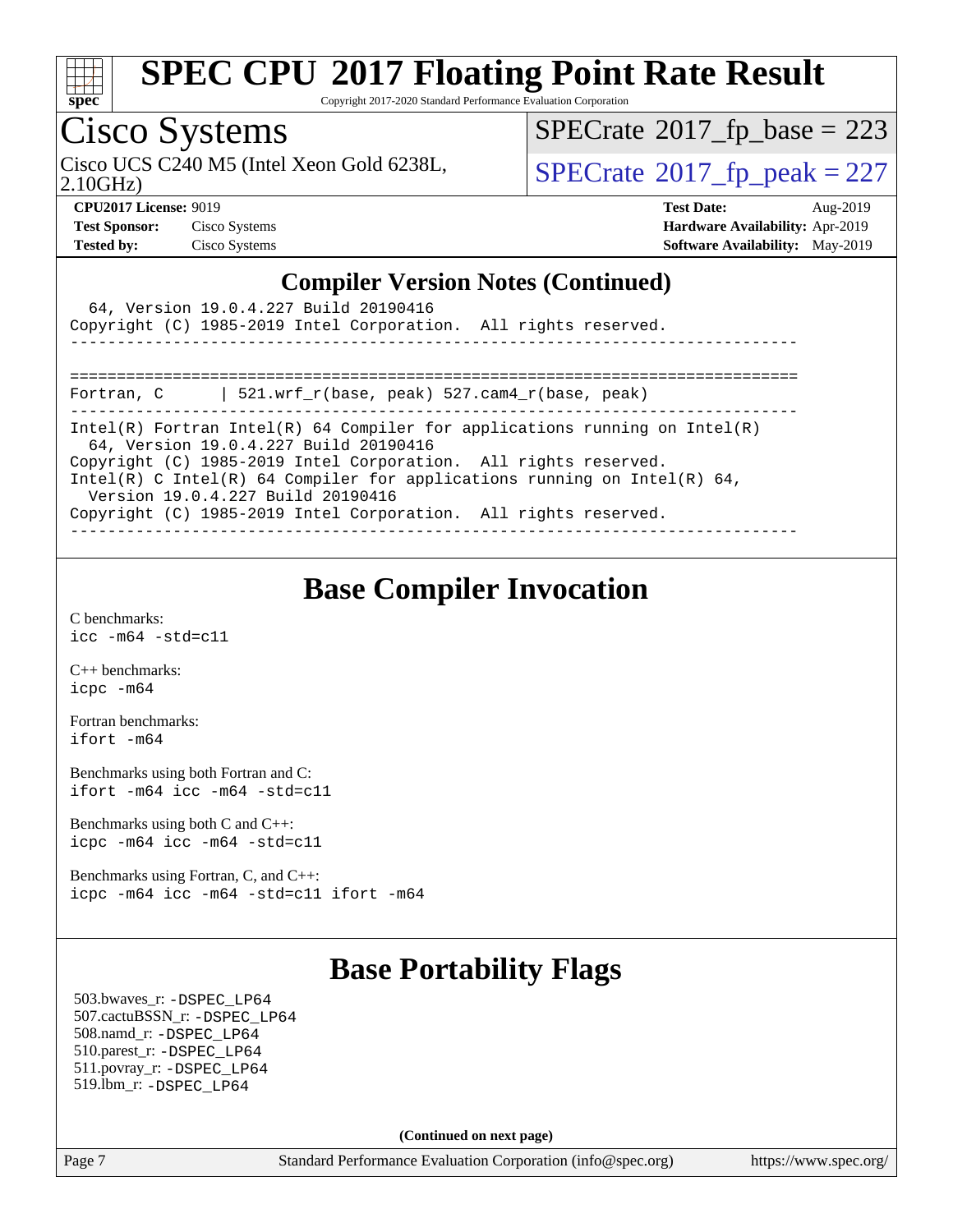

Copyright 2017-2020 Standard Performance Evaluation Corporation

## Cisco Systems

 $SPECTate$ <sup>®</sup>[2017\\_fp\\_base =](http://www.spec.org/auto/cpu2017/Docs/result-fields.html#SPECrate2017fpbase) 223

2.10GHz)

Cisco UCS C240 M5 (Intel Xeon Gold 6238L,  $SPECrate@2017_fp\_peak = 227$  $SPECrate@2017_fp\_peak = 227$ 

**[CPU2017 License:](http://www.spec.org/auto/cpu2017/Docs/result-fields.html#CPU2017License)** 9019 **[Test Date:](http://www.spec.org/auto/cpu2017/Docs/result-fields.html#TestDate)** Aug-2019 **[Test Sponsor:](http://www.spec.org/auto/cpu2017/Docs/result-fields.html#TestSponsor)** Cisco Systems **[Hardware Availability:](http://www.spec.org/auto/cpu2017/Docs/result-fields.html#HardwareAvailability)** Apr-2019 **[Tested by:](http://www.spec.org/auto/cpu2017/Docs/result-fields.html#Testedby)** Cisco Systems **[Software Availability:](http://www.spec.org/auto/cpu2017/Docs/result-fields.html#SoftwareAvailability)** May-2019

### **[Base Portability Flags \(Continued\)](http://www.spec.org/auto/cpu2017/Docs/result-fields.html#BasePortabilityFlags)**

 521.wrf\_r: [-DSPEC\\_LP64](http://www.spec.org/cpu2017/results/res2019q3/cpu2017-20190819-16779.flags.html#suite_basePORTABILITY521_wrf_r_DSPEC_LP64) [-DSPEC\\_CASE\\_FLAG](http://www.spec.org/cpu2017/results/res2019q3/cpu2017-20190819-16779.flags.html#b521.wrf_r_baseCPORTABILITY_DSPEC_CASE_FLAG) [-convert big\\_endian](http://www.spec.org/cpu2017/results/res2019q3/cpu2017-20190819-16779.flags.html#user_baseFPORTABILITY521_wrf_r_convert_big_endian_c3194028bc08c63ac5d04de18c48ce6d347e4e562e8892b8bdbdc0214820426deb8554edfa529a3fb25a586e65a3d812c835984020483e7e73212c4d31a38223) 526.blender\_r: [-DSPEC\\_LP64](http://www.spec.org/cpu2017/results/res2019q3/cpu2017-20190819-16779.flags.html#suite_basePORTABILITY526_blender_r_DSPEC_LP64) [-DSPEC\\_LINUX](http://www.spec.org/cpu2017/results/res2019q3/cpu2017-20190819-16779.flags.html#b526.blender_r_baseCPORTABILITY_DSPEC_LINUX) [-funsigned-char](http://www.spec.org/cpu2017/results/res2019q3/cpu2017-20190819-16779.flags.html#user_baseCPORTABILITY526_blender_r_force_uchar_40c60f00ab013830e2dd6774aeded3ff59883ba5a1fc5fc14077f794d777847726e2a5858cbc7672e36e1b067e7e5c1d9a74f7176df07886a243d7cc18edfe67) 527.cam4\_r: [-DSPEC\\_LP64](http://www.spec.org/cpu2017/results/res2019q3/cpu2017-20190819-16779.flags.html#suite_basePORTABILITY527_cam4_r_DSPEC_LP64) [-DSPEC\\_CASE\\_FLAG](http://www.spec.org/cpu2017/results/res2019q3/cpu2017-20190819-16779.flags.html#b527.cam4_r_baseCPORTABILITY_DSPEC_CASE_FLAG) 538.imagick\_r: [-DSPEC\\_LP64](http://www.spec.org/cpu2017/results/res2019q3/cpu2017-20190819-16779.flags.html#suite_basePORTABILITY538_imagick_r_DSPEC_LP64) 544.nab\_r: [-DSPEC\\_LP64](http://www.spec.org/cpu2017/results/res2019q3/cpu2017-20190819-16779.flags.html#suite_basePORTABILITY544_nab_r_DSPEC_LP64) 549.fotonik3d\_r: [-DSPEC\\_LP64](http://www.spec.org/cpu2017/results/res2019q3/cpu2017-20190819-16779.flags.html#suite_basePORTABILITY549_fotonik3d_r_DSPEC_LP64) 554.roms\_r: [-DSPEC\\_LP64](http://www.spec.org/cpu2017/results/res2019q3/cpu2017-20190819-16779.flags.html#suite_basePORTABILITY554_roms_r_DSPEC_LP64)

#### **[Base Optimization Flags](http://www.spec.org/auto/cpu2017/Docs/result-fields.html#BaseOptimizationFlags)**

#### [C benchmarks](http://www.spec.org/auto/cpu2017/Docs/result-fields.html#Cbenchmarks):

[-xCORE-AVX512](http://www.spec.org/cpu2017/results/res2019q3/cpu2017-20190819-16779.flags.html#user_CCbase_f-xCORE-AVX512) [-ipo](http://www.spec.org/cpu2017/results/res2019q3/cpu2017-20190819-16779.flags.html#user_CCbase_f-ipo) [-O3](http://www.spec.org/cpu2017/results/res2019q3/cpu2017-20190819-16779.flags.html#user_CCbase_f-O3) [-no-prec-div](http://www.spec.org/cpu2017/results/res2019q3/cpu2017-20190819-16779.flags.html#user_CCbase_f-no-prec-div) [-qopt-prefetch](http://www.spec.org/cpu2017/results/res2019q3/cpu2017-20190819-16779.flags.html#user_CCbase_f-qopt-prefetch) [-ffinite-math-only](http://www.spec.org/cpu2017/results/res2019q3/cpu2017-20190819-16779.flags.html#user_CCbase_f_finite_math_only_cb91587bd2077682c4b38af759c288ed7c732db004271a9512da14a4f8007909a5f1427ecbf1a0fb78ff2a814402c6114ac565ca162485bbcae155b5e4258871) [-qopt-mem-layout-trans=4](http://www.spec.org/cpu2017/results/res2019q3/cpu2017-20190819-16779.flags.html#user_CCbase_f-qopt-mem-layout-trans_fa39e755916c150a61361b7846f310bcdf6f04e385ef281cadf3647acec3f0ae266d1a1d22d972a7087a248fd4e6ca390a3634700869573d231a252c784941a8)

[C++ benchmarks:](http://www.spec.org/auto/cpu2017/Docs/result-fields.html#CXXbenchmarks)

[-xCORE-AVX512](http://www.spec.org/cpu2017/results/res2019q3/cpu2017-20190819-16779.flags.html#user_CXXbase_f-xCORE-AVX512) [-ipo](http://www.spec.org/cpu2017/results/res2019q3/cpu2017-20190819-16779.flags.html#user_CXXbase_f-ipo) [-O3](http://www.spec.org/cpu2017/results/res2019q3/cpu2017-20190819-16779.flags.html#user_CXXbase_f-O3) [-no-prec-div](http://www.spec.org/cpu2017/results/res2019q3/cpu2017-20190819-16779.flags.html#user_CXXbase_f-no-prec-div) [-qopt-prefetch](http://www.spec.org/cpu2017/results/res2019q3/cpu2017-20190819-16779.flags.html#user_CXXbase_f-qopt-prefetch) [-ffinite-math-only](http://www.spec.org/cpu2017/results/res2019q3/cpu2017-20190819-16779.flags.html#user_CXXbase_f_finite_math_only_cb91587bd2077682c4b38af759c288ed7c732db004271a9512da14a4f8007909a5f1427ecbf1a0fb78ff2a814402c6114ac565ca162485bbcae155b5e4258871) [-qopt-mem-layout-trans=4](http://www.spec.org/cpu2017/results/res2019q3/cpu2017-20190819-16779.flags.html#user_CXXbase_f-qopt-mem-layout-trans_fa39e755916c150a61361b7846f310bcdf6f04e385ef281cadf3647acec3f0ae266d1a1d22d972a7087a248fd4e6ca390a3634700869573d231a252c784941a8)

[Fortran benchmarks](http://www.spec.org/auto/cpu2017/Docs/result-fields.html#Fortranbenchmarks):

[-xCORE-AVX512](http://www.spec.org/cpu2017/results/res2019q3/cpu2017-20190819-16779.flags.html#user_FCbase_f-xCORE-AVX512) [-ipo](http://www.spec.org/cpu2017/results/res2019q3/cpu2017-20190819-16779.flags.html#user_FCbase_f-ipo) [-O3](http://www.spec.org/cpu2017/results/res2019q3/cpu2017-20190819-16779.flags.html#user_FCbase_f-O3) [-no-prec-div](http://www.spec.org/cpu2017/results/res2019q3/cpu2017-20190819-16779.flags.html#user_FCbase_f-no-prec-div) [-qopt-prefetch](http://www.spec.org/cpu2017/results/res2019q3/cpu2017-20190819-16779.flags.html#user_FCbase_f-qopt-prefetch) [-ffinite-math-only](http://www.spec.org/cpu2017/results/res2019q3/cpu2017-20190819-16779.flags.html#user_FCbase_f_finite_math_only_cb91587bd2077682c4b38af759c288ed7c732db004271a9512da14a4f8007909a5f1427ecbf1a0fb78ff2a814402c6114ac565ca162485bbcae155b5e4258871) [-qopt-mem-layout-trans=4](http://www.spec.org/cpu2017/results/res2019q3/cpu2017-20190819-16779.flags.html#user_FCbase_f-qopt-mem-layout-trans_fa39e755916c150a61361b7846f310bcdf6f04e385ef281cadf3647acec3f0ae266d1a1d22d972a7087a248fd4e6ca390a3634700869573d231a252c784941a8) [-auto](http://www.spec.org/cpu2017/results/res2019q3/cpu2017-20190819-16779.flags.html#user_FCbase_f-auto) [-nostandard-realloc-lhs](http://www.spec.org/cpu2017/results/res2019q3/cpu2017-20190819-16779.flags.html#user_FCbase_f_2003_std_realloc_82b4557e90729c0f113870c07e44d33d6f5a304b4f63d4c15d2d0f1fab99f5daaed73bdb9275d9ae411527f28b936061aa8b9c8f2d63842963b95c9dd6426b8a) [-align array32byte](http://www.spec.org/cpu2017/results/res2019q3/cpu2017-20190819-16779.flags.html#user_FCbase_align_array32byte_b982fe038af199962ba9a80c053b8342c548c85b40b8e86eb3cc33dee0d7986a4af373ac2d51c3f7cf710a18d62fdce2948f201cd044323541f22fc0fffc51b6)

[Benchmarks using both Fortran and C](http://www.spec.org/auto/cpu2017/Docs/result-fields.html#BenchmarksusingbothFortranandC):

[-xCORE-AVX512](http://www.spec.org/cpu2017/results/res2019q3/cpu2017-20190819-16779.flags.html#user_CC_FCbase_f-xCORE-AVX512) [-ipo](http://www.spec.org/cpu2017/results/res2019q3/cpu2017-20190819-16779.flags.html#user_CC_FCbase_f-ipo) [-O3](http://www.spec.org/cpu2017/results/res2019q3/cpu2017-20190819-16779.flags.html#user_CC_FCbase_f-O3) [-no-prec-div](http://www.spec.org/cpu2017/results/res2019q3/cpu2017-20190819-16779.flags.html#user_CC_FCbase_f-no-prec-div) [-qopt-prefetch](http://www.spec.org/cpu2017/results/res2019q3/cpu2017-20190819-16779.flags.html#user_CC_FCbase_f-qopt-prefetch) [-ffinite-math-only](http://www.spec.org/cpu2017/results/res2019q3/cpu2017-20190819-16779.flags.html#user_CC_FCbase_f_finite_math_only_cb91587bd2077682c4b38af759c288ed7c732db004271a9512da14a4f8007909a5f1427ecbf1a0fb78ff2a814402c6114ac565ca162485bbcae155b5e4258871) [-qopt-mem-layout-trans=4](http://www.spec.org/cpu2017/results/res2019q3/cpu2017-20190819-16779.flags.html#user_CC_FCbase_f-qopt-mem-layout-trans_fa39e755916c150a61361b7846f310bcdf6f04e385ef281cadf3647acec3f0ae266d1a1d22d972a7087a248fd4e6ca390a3634700869573d231a252c784941a8) [-auto](http://www.spec.org/cpu2017/results/res2019q3/cpu2017-20190819-16779.flags.html#user_CC_FCbase_f-auto) [-nostandard-realloc-lhs](http://www.spec.org/cpu2017/results/res2019q3/cpu2017-20190819-16779.flags.html#user_CC_FCbase_f_2003_std_realloc_82b4557e90729c0f113870c07e44d33d6f5a304b4f63d4c15d2d0f1fab99f5daaed73bdb9275d9ae411527f28b936061aa8b9c8f2d63842963b95c9dd6426b8a) [-align array32byte](http://www.spec.org/cpu2017/results/res2019q3/cpu2017-20190819-16779.flags.html#user_CC_FCbase_align_array32byte_b982fe038af199962ba9a80c053b8342c548c85b40b8e86eb3cc33dee0d7986a4af373ac2d51c3f7cf710a18d62fdce2948f201cd044323541f22fc0fffc51b6)

[Benchmarks using both C and C++](http://www.spec.org/auto/cpu2017/Docs/result-fields.html#BenchmarksusingbothCandCXX):

[-xCORE-AVX512](http://www.spec.org/cpu2017/results/res2019q3/cpu2017-20190819-16779.flags.html#user_CC_CXXbase_f-xCORE-AVX512) [-ipo](http://www.spec.org/cpu2017/results/res2019q3/cpu2017-20190819-16779.flags.html#user_CC_CXXbase_f-ipo) [-O3](http://www.spec.org/cpu2017/results/res2019q3/cpu2017-20190819-16779.flags.html#user_CC_CXXbase_f-O3) [-no-prec-div](http://www.spec.org/cpu2017/results/res2019q3/cpu2017-20190819-16779.flags.html#user_CC_CXXbase_f-no-prec-div) [-qopt-prefetch](http://www.spec.org/cpu2017/results/res2019q3/cpu2017-20190819-16779.flags.html#user_CC_CXXbase_f-qopt-prefetch) [-ffinite-math-only](http://www.spec.org/cpu2017/results/res2019q3/cpu2017-20190819-16779.flags.html#user_CC_CXXbase_f_finite_math_only_cb91587bd2077682c4b38af759c288ed7c732db004271a9512da14a4f8007909a5f1427ecbf1a0fb78ff2a814402c6114ac565ca162485bbcae155b5e4258871) [-qopt-mem-layout-trans=4](http://www.spec.org/cpu2017/results/res2019q3/cpu2017-20190819-16779.flags.html#user_CC_CXXbase_f-qopt-mem-layout-trans_fa39e755916c150a61361b7846f310bcdf6f04e385ef281cadf3647acec3f0ae266d1a1d22d972a7087a248fd4e6ca390a3634700869573d231a252c784941a8)

[Benchmarks using Fortran, C, and C++:](http://www.spec.org/auto/cpu2017/Docs/result-fields.html#BenchmarksusingFortranCandCXX)

[-xCORE-AVX512](http://www.spec.org/cpu2017/results/res2019q3/cpu2017-20190819-16779.flags.html#user_CC_CXX_FCbase_f-xCORE-AVX512) [-ipo](http://www.spec.org/cpu2017/results/res2019q3/cpu2017-20190819-16779.flags.html#user_CC_CXX_FCbase_f-ipo) [-O3](http://www.spec.org/cpu2017/results/res2019q3/cpu2017-20190819-16779.flags.html#user_CC_CXX_FCbase_f-O3) [-no-prec-div](http://www.spec.org/cpu2017/results/res2019q3/cpu2017-20190819-16779.flags.html#user_CC_CXX_FCbase_f-no-prec-div) [-qopt-prefetch](http://www.spec.org/cpu2017/results/res2019q3/cpu2017-20190819-16779.flags.html#user_CC_CXX_FCbase_f-qopt-prefetch) [-ffinite-math-only](http://www.spec.org/cpu2017/results/res2019q3/cpu2017-20190819-16779.flags.html#user_CC_CXX_FCbase_f_finite_math_only_cb91587bd2077682c4b38af759c288ed7c732db004271a9512da14a4f8007909a5f1427ecbf1a0fb78ff2a814402c6114ac565ca162485bbcae155b5e4258871) [-qopt-mem-layout-trans=4](http://www.spec.org/cpu2017/results/res2019q3/cpu2017-20190819-16779.flags.html#user_CC_CXX_FCbase_f-qopt-mem-layout-trans_fa39e755916c150a61361b7846f310bcdf6f04e385ef281cadf3647acec3f0ae266d1a1d22d972a7087a248fd4e6ca390a3634700869573d231a252c784941a8) [-auto](http://www.spec.org/cpu2017/results/res2019q3/cpu2017-20190819-16779.flags.html#user_CC_CXX_FCbase_f-auto) [-nostandard-realloc-lhs](http://www.spec.org/cpu2017/results/res2019q3/cpu2017-20190819-16779.flags.html#user_CC_CXX_FCbase_f_2003_std_realloc_82b4557e90729c0f113870c07e44d33d6f5a304b4f63d4c15d2d0f1fab99f5daaed73bdb9275d9ae411527f28b936061aa8b9c8f2d63842963b95c9dd6426b8a) [-align array32byte](http://www.spec.org/cpu2017/results/res2019q3/cpu2017-20190819-16779.flags.html#user_CC_CXX_FCbase_align_array32byte_b982fe038af199962ba9a80c053b8342c548c85b40b8e86eb3cc33dee0d7986a4af373ac2d51c3f7cf710a18d62fdce2948f201cd044323541f22fc0fffc51b6)

#### **[Peak Compiler Invocation](http://www.spec.org/auto/cpu2017/Docs/result-fields.html#PeakCompilerInvocation)**

[C benchmarks](http://www.spec.org/auto/cpu2017/Docs/result-fields.html#Cbenchmarks): [icc -m64 -std=c11](http://www.spec.org/cpu2017/results/res2019q3/cpu2017-20190819-16779.flags.html#user_CCpeak_intel_icc_64bit_c11_33ee0cdaae7deeeab2a9725423ba97205ce30f63b9926c2519791662299b76a0318f32ddfffdc46587804de3178b4f9328c46fa7c2b0cd779d7a61945c91cd35)

**(Continued on next page)**

Page 8 Standard Performance Evaluation Corporation [\(info@spec.org\)](mailto:info@spec.org) <https://www.spec.org/>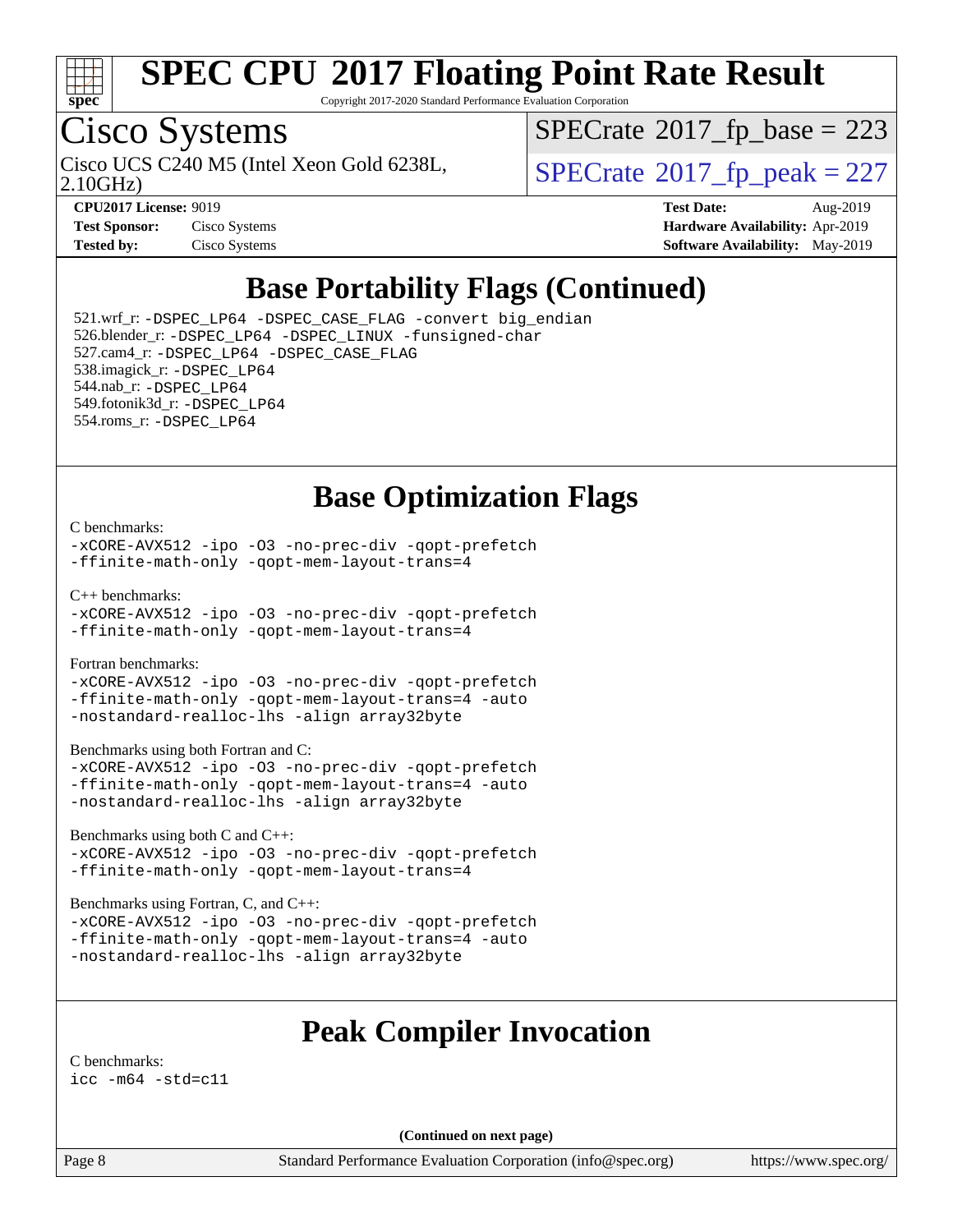

Copyright 2017-2020 Standard Performance Evaluation Corporation

### Cisco Systems

2.10GHz) Cisco UCS C240 M5 (Intel Xeon Gold 6238L,  $SPECrate@2017_fp\_peak = 227$  $SPECrate@2017_fp\_peak = 227$ 

 $SPECTate$ <sup>®</sup>[2017\\_fp\\_base =](http://www.spec.org/auto/cpu2017/Docs/result-fields.html#SPECrate2017fpbase) 223

**[CPU2017 License:](http://www.spec.org/auto/cpu2017/Docs/result-fields.html#CPU2017License)** 9019 **[Test Date:](http://www.spec.org/auto/cpu2017/Docs/result-fields.html#TestDate)** Aug-2019 **[Test Sponsor:](http://www.spec.org/auto/cpu2017/Docs/result-fields.html#TestSponsor)** Cisco Systems **[Hardware Availability:](http://www.spec.org/auto/cpu2017/Docs/result-fields.html#HardwareAvailability)** Apr-2019 **[Tested by:](http://www.spec.org/auto/cpu2017/Docs/result-fields.html#Testedby)** Cisco Systems **[Software Availability:](http://www.spec.org/auto/cpu2017/Docs/result-fields.html#SoftwareAvailability)** May-2019

### **[Peak Compiler Invocation \(Continued\)](http://www.spec.org/auto/cpu2017/Docs/result-fields.html#PeakCompilerInvocation)**

[C++ benchmarks:](http://www.spec.org/auto/cpu2017/Docs/result-fields.html#CXXbenchmarks) [icpc -m64](http://www.spec.org/cpu2017/results/res2019q3/cpu2017-20190819-16779.flags.html#user_CXXpeak_intel_icpc_64bit_4ecb2543ae3f1412ef961e0650ca070fec7b7afdcd6ed48761b84423119d1bf6bdf5cad15b44d48e7256388bc77273b966e5eb805aefd121eb22e9299b2ec9d9)

[Fortran benchmarks](http://www.spec.org/auto/cpu2017/Docs/result-fields.html#Fortranbenchmarks): [ifort -m64](http://www.spec.org/cpu2017/results/res2019q3/cpu2017-20190819-16779.flags.html#user_FCpeak_intel_ifort_64bit_24f2bb282fbaeffd6157abe4f878425411749daecae9a33200eee2bee2fe76f3b89351d69a8130dd5949958ce389cf37ff59a95e7a40d588e8d3a57e0c3fd751)

[Benchmarks using both Fortran and C](http://www.spec.org/auto/cpu2017/Docs/result-fields.html#BenchmarksusingbothFortranandC): [ifort -m64](http://www.spec.org/cpu2017/results/res2019q3/cpu2017-20190819-16779.flags.html#user_CC_FCpeak_intel_ifort_64bit_24f2bb282fbaeffd6157abe4f878425411749daecae9a33200eee2bee2fe76f3b89351d69a8130dd5949958ce389cf37ff59a95e7a40d588e8d3a57e0c3fd751) [icc -m64 -std=c11](http://www.spec.org/cpu2017/results/res2019q3/cpu2017-20190819-16779.flags.html#user_CC_FCpeak_intel_icc_64bit_c11_33ee0cdaae7deeeab2a9725423ba97205ce30f63b9926c2519791662299b76a0318f32ddfffdc46587804de3178b4f9328c46fa7c2b0cd779d7a61945c91cd35)

[Benchmarks using both C and C++](http://www.spec.org/auto/cpu2017/Docs/result-fields.html#BenchmarksusingbothCandCXX): [icpc -m64](http://www.spec.org/cpu2017/results/res2019q3/cpu2017-20190819-16779.flags.html#user_CC_CXXpeak_intel_icpc_64bit_4ecb2543ae3f1412ef961e0650ca070fec7b7afdcd6ed48761b84423119d1bf6bdf5cad15b44d48e7256388bc77273b966e5eb805aefd121eb22e9299b2ec9d9) [icc -m64 -std=c11](http://www.spec.org/cpu2017/results/res2019q3/cpu2017-20190819-16779.flags.html#user_CC_CXXpeak_intel_icc_64bit_c11_33ee0cdaae7deeeab2a9725423ba97205ce30f63b9926c2519791662299b76a0318f32ddfffdc46587804de3178b4f9328c46fa7c2b0cd779d7a61945c91cd35)

```
Benchmarks using Fortran, C, and C++: 
icpc -m64 icc -m64 -std=c11 ifort -m64
```
#### **[Peak Portability Flags](http://www.spec.org/auto/cpu2017/Docs/result-fields.html#PeakPortabilityFlags)**

Same as Base Portability Flags

#### **[Peak Optimization Flags](http://www.spec.org/auto/cpu2017/Docs/result-fields.html#PeakOptimizationFlags)**

[C benchmarks](http://www.spec.org/auto/cpu2017/Docs/result-fields.html#Cbenchmarks):

```
 519.lbm_r: -prof-gen(pass 1) -prof-use(pass 2) -ipo -xCORE-AVX512
-O3 -no-prec-div -qopt-prefetch -ffinite-math-only
-qopt-mem-layout-trans=4
 538.imagick_r: -xCORE-AVX512 -ipo -O3 -no-prec-div -qopt-prefetch
-ffinite-math-only -qopt-mem-layout-trans=4
 544.nab_r: Same as 538.imagick_r
```
[C++ benchmarks:](http://www.spec.org/auto/cpu2017/Docs/result-fields.html#CXXbenchmarks)

```
 508.namd_r: -prof-gen(pass 1) -prof-use(pass 2) -ipo -xCORE-AVX512
-O3 -no-prec-div -qopt-prefetch -ffinite-math-only
-qopt-mem-layout-trans=4
```

```
 510.parest_r: -xCORE-AVX512 -ipo -O3 -no-prec-div -qopt-prefetch
-ffinite-math-only -qopt-mem-layout-trans=4
```
**(Continued on next page)**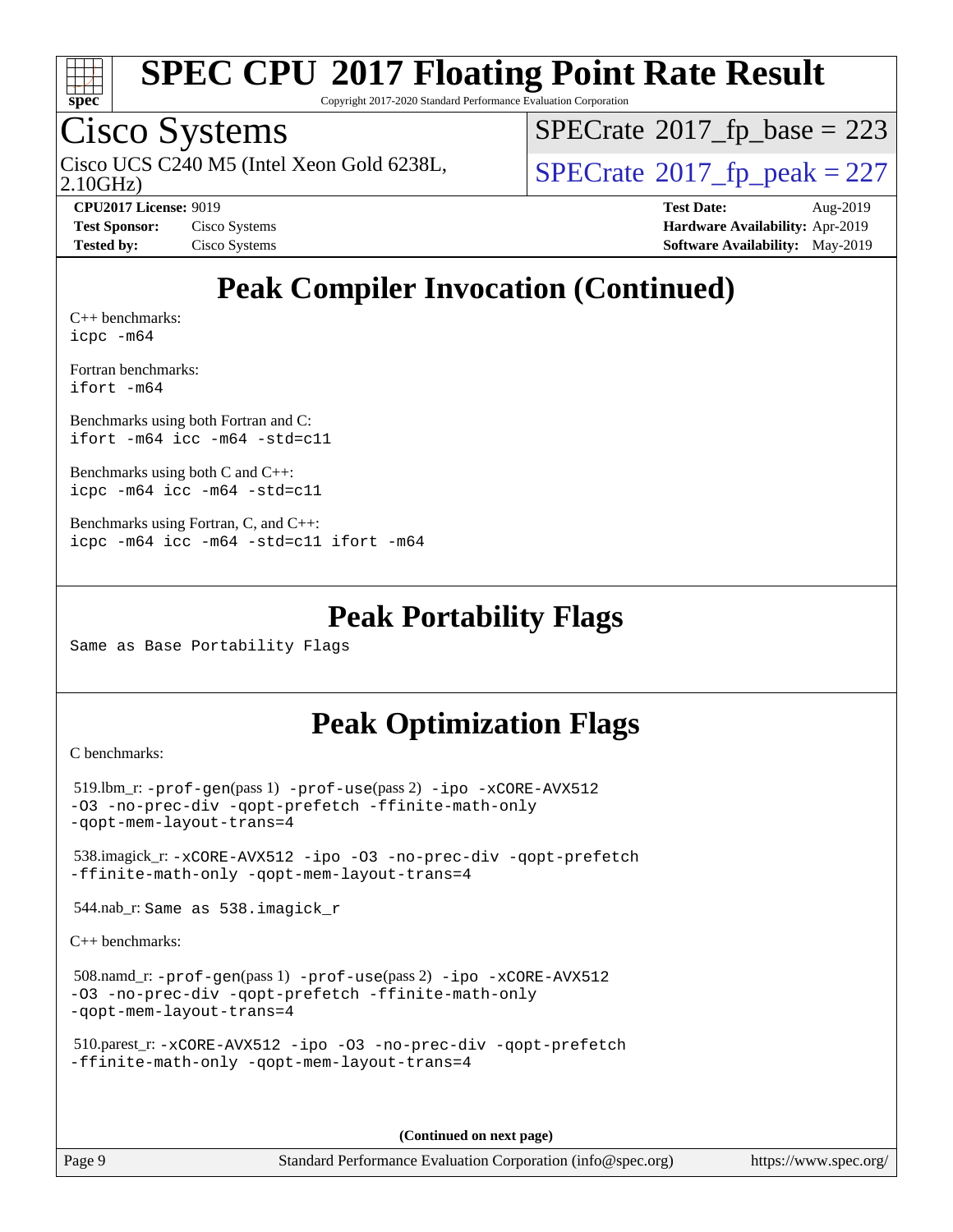

Copyright 2017-2020 Standard Performance Evaluation Corporation

## Cisco Systems

 $SPECTate$ <sup>®</sup>[2017\\_fp\\_base =](http://www.spec.org/auto/cpu2017/Docs/result-fields.html#SPECrate2017fpbase) 223

2.10GHz)

Cisco UCS C240 M5 (Intel Xeon Gold 6238L,  $SPECrate@2017_fp\_peak = 227$  $SPECrate@2017_fp\_peak = 227$ 

**[Tested by:](http://www.spec.org/auto/cpu2017/Docs/result-fields.html#Testedby)** Cisco Systems **[Software Availability:](http://www.spec.org/auto/cpu2017/Docs/result-fields.html#SoftwareAvailability)** May-2019

**[CPU2017 License:](http://www.spec.org/auto/cpu2017/Docs/result-fields.html#CPU2017License)** 9019 **[Test Date:](http://www.spec.org/auto/cpu2017/Docs/result-fields.html#TestDate)** Aug-2019 **[Test Sponsor:](http://www.spec.org/auto/cpu2017/Docs/result-fields.html#TestSponsor)** Cisco Systems **[Hardware Availability:](http://www.spec.org/auto/cpu2017/Docs/result-fields.html#HardwareAvailability)** Apr-2019

### **[Peak Optimization Flags \(Continued\)](http://www.spec.org/auto/cpu2017/Docs/result-fields.html#PeakOptimizationFlags)**

[Fortran benchmarks](http://www.spec.org/auto/cpu2017/Docs/result-fields.html#Fortranbenchmarks):

 503.bwaves\_r: [-xCORE-AVX512](http://www.spec.org/cpu2017/results/res2019q3/cpu2017-20190819-16779.flags.html#user_peakFOPTIMIZE503_bwaves_r_f-xCORE-AVX512) [-ipo](http://www.spec.org/cpu2017/results/res2019q3/cpu2017-20190819-16779.flags.html#user_peakFOPTIMIZE503_bwaves_r_f-ipo) [-O3](http://www.spec.org/cpu2017/results/res2019q3/cpu2017-20190819-16779.flags.html#user_peakFOPTIMIZE503_bwaves_r_f-O3) [-no-prec-div](http://www.spec.org/cpu2017/results/res2019q3/cpu2017-20190819-16779.flags.html#user_peakFOPTIMIZE503_bwaves_r_f-no-prec-div) [-qopt-prefetch](http://www.spec.org/cpu2017/results/res2019q3/cpu2017-20190819-16779.flags.html#user_peakFOPTIMIZE503_bwaves_r_f-qopt-prefetch) [-ffinite-math-only](http://www.spec.org/cpu2017/results/res2019q3/cpu2017-20190819-16779.flags.html#user_peakFOPTIMIZE503_bwaves_r_f_finite_math_only_cb91587bd2077682c4b38af759c288ed7c732db004271a9512da14a4f8007909a5f1427ecbf1a0fb78ff2a814402c6114ac565ca162485bbcae155b5e4258871) [-qopt-mem-layout-trans=4](http://www.spec.org/cpu2017/results/res2019q3/cpu2017-20190819-16779.flags.html#user_peakFOPTIMIZE503_bwaves_r_f-qopt-mem-layout-trans_fa39e755916c150a61361b7846f310bcdf6f04e385ef281cadf3647acec3f0ae266d1a1d22d972a7087a248fd4e6ca390a3634700869573d231a252c784941a8) [-auto](http://www.spec.org/cpu2017/results/res2019q3/cpu2017-20190819-16779.flags.html#user_peakFOPTIMIZE503_bwaves_r_f-auto) [-nostandard-realloc-lhs](http://www.spec.org/cpu2017/results/res2019q3/cpu2017-20190819-16779.flags.html#user_peakEXTRA_FOPTIMIZE503_bwaves_r_f_2003_std_realloc_82b4557e90729c0f113870c07e44d33d6f5a304b4f63d4c15d2d0f1fab99f5daaed73bdb9275d9ae411527f28b936061aa8b9c8f2d63842963b95c9dd6426b8a) [-align array32byte](http://www.spec.org/cpu2017/results/res2019q3/cpu2017-20190819-16779.flags.html#user_peakEXTRA_FOPTIMIZE503_bwaves_r_align_array32byte_b982fe038af199962ba9a80c053b8342c548c85b40b8e86eb3cc33dee0d7986a4af373ac2d51c3f7cf710a18d62fdce2948f201cd044323541f22fc0fffc51b6)

549.fotonik3d\_r: Same as 503.bwaves\_r

 554.roms\_r: [-prof-gen](http://www.spec.org/cpu2017/results/res2019q3/cpu2017-20190819-16779.flags.html#user_peakPASS1_FFLAGSPASS1_LDFLAGS554_roms_r_prof_gen_5aa4926d6013ddb2a31985c654b3eb18169fc0c6952a63635c234f711e6e63dd76e94ad52365559451ec499a2cdb89e4dc58ba4c67ef54ca681ffbe1461d6b36)(pass 1) [-prof-use](http://www.spec.org/cpu2017/results/res2019q3/cpu2017-20190819-16779.flags.html#user_peakPASS2_FFLAGSPASS2_LDFLAGS554_roms_r_prof_use_1a21ceae95f36a2b53c25747139a6c16ca95bd9def2a207b4f0849963b97e94f5260e30a0c64f4bb623698870e679ca08317ef8150905d41bd88c6f78df73f19)(pass 2) [-ipo](http://www.spec.org/cpu2017/results/res2019q3/cpu2017-20190819-16779.flags.html#user_peakPASS1_FOPTIMIZEPASS2_FOPTIMIZE554_roms_r_f-ipo) [-xCORE-AVX512](http://www.spec.org/cpu2017/results/res2019q3/cpu2017-20190819-16779.flags.html#user_peakPASS2_FOPTIMIZE554_roms_r_f-xCORE-AVX512) [-O3](http://www.spec.org/cpu2017/results/res2019q3/cpu2017-20190819-16779.flags.html#user_peakPASS1_FOPTIMIZEPASS2_FOPTIMIZE554_roms_r_f-O3) [-no-prec-div](http://www.spec.org/cpu2017/results/res2019q3/cpu2017-20190819-16779.flags.html#user_peakPASS1_FOPTIMIZEPASS2_FOPTIMIZE554_roms_r_f-no-prec-div) [-qopt-prefetch](http://www.spec.org/cpu2017/results/res2019q3/cpu2017-20190819-16779.flags.html#user_peakPASS1_FOPTIMIZEPASS2_FOPTIMIZE554_roms_r_f-qopt-prefetch) [-ffinite-math-only](http://www.spec.org/cpu2017/results/res2019q3/cpu2017-20190819-16779.flags.html#user_peakPASS1_FOPTIMIZEPASS2_FOPTIMIZE554_roms_r_f_finite_math_only_cb91587bd2077682c4b38af759c288ed7c732db004271a9512da14a4f8007909a5f1427ecbf1a0fb78ff2a814402c6114ac565ca162485bbcae155b5e4258871) [-qopt-mem-layout-trans=4](http://www.spec.org/cpu2017/results/res2019q3/cpu2017-20190819-16779.flags.html#user_peakPASS1_FOPTIMIZEPASS2_FOPTIMIZE554_roms_r_f-qopt-mem-layout-trans_fa39e755916c150a61361b7846f310bcdf6f04e385ef281cadf3647acec3f0ae266d1a1d22d972a7087a248fd4e6ca390a3634700869573d231a252c784941a8) [-auto](http://www.spec.org/cpu2017/results/res2019q3/cpu2017-20190819-16779.flags.html#user_peakPASS2_FOPTIMIZE554_roms_r_f-auto) [-nostandard-realloc-lhs](http://www.spec.org/cpu2017/results/res2019q3/cpu2017-20190819-16779.flags.html#user_peakEXTRA_FOPTIMIZE554_roms_r_f_2003_std_realloc_82b4557e90729c0f113870c07e44d33d6f5a304b4f63d4c15d2d0f1fab99f5daaed73bdb9275d9ae411527f28b936061aa8b9c8f2d63842963b95c9dd6426b8a) [-align array32byte](http://www.spec.org/cpu2017/results/res2019q3/cpu2017-20190819-16779.flags.html#user_peakEXTRA_FOPTIMIZE554_roms_r_align_array32byte_b982fe038af199962ba9a80c053b8342c548c85b40b8e86eb3cc33dee0d7986a4af373ac2d51c3f7cf710a18d62fdce2948f201cd044323541f22fc0fffc51b6)

[Benchmarks using both Fortran and C](http://www.spec.org/auto/cpu2017/Docs/result-fields.html#BenchmarksusingbothFortranandC):  $-prof-qen(pass 1) -prof-use(pass 2) -ipo -xCORE-AVX512 -O3$  $-prof-qen(pass 1) -prof-use(pass 2) -ipo -xCORE-AVX512 -O3$  $-prof-qen(pass 1) -prof-use(pass 2) -ipo -xCORE-AVX512 -O3$  $-prof-qen(pass 1) -prof-use(pass 2) -ipo -xCORE-AVX512 -O3$  $-prof-qen(pass 1) -prof-use(pass 2) -ipo -xCORE-AVX512 -O3$  $-prof-qen(pass 1) -prof-use(pass 2) -ipo -xCORE-AVX512 -O3$  $-prof-qen(pass 1) -prof-use(pass 2) -ipo -xCORE-AVX512 -O3$  $-prof-qen(pass 1) -prof-use(pass 2) -ipo -xCORE-AVX512 -O3$ [-no-prec-div](http://www.spec.org/cpu2017/results/res2019q3/cpu2017-20190819-16779.flags.html#user_CC_FCpeak_f-no-prec-div) [-qopt-prefetch](http://www.spec.org/cpu2017/results/res2019q3/cpu2017-20190819-16779.flags.html#user_CC_FCpeak_f-qopt-prefetch) [-ffinite-math-only](http://www.spec.org/cpu2017/results/res2019q3/cpu2017-20190819-16779.flags.html#user_CC_FCpeak_f_finite_math_only_cb91587bd2077682c4b38af759c288ed7c732db004271a9512da14a4f8007909a5f1427ecbf1a0fb78ff2a814402c6114ac565ca162485bbcae155b5e4258871) [-qopt-mem-layout-trans=4](http://www.spec.org/cpu2017/results/res2019q3/cpu2017-20190819-16779.flags.html#user_CC_FCpeak_f-qopt-mem-layout-trans_fa39e755916c150a61361b7846f310bcdf6f04e385ef281cadf3647acec3f0ae266d1a1d22d972a7087a248fd4e6ca390a3634700869573d231a252c784941a8) [-auto](http://www.spec.org/cpu2017/results/res2019q3/cpu2017-20190819-16779.flags.html#user_CC_FCpeak_f-auto) [-nostandard-realloc-lhs](http://www.spec.org/cpu2017/results/res2019q3/cpu2017-20190819-16779.flags.html#user_CC_FCpeak_f_2003_std_realloc_82b4557e90729c0f113870c07e44d33d6f5a304b4f63d4c15d2d0f1fab99f5daaed73bdb9275d9ae411527f28b936061aa8b9c8f2d63842963b95c9dd6426b8a) [-align array32byte](http://www.spec.org/cpu2017/results/res2019q3/cpu2017-20190819-16779.flags.html#user_CC_FCpeak_align_array32byte_b982fe038af199962ba9a80c053b8342c548c85b40b8e86eb3cc33dee0d7986a4af373ac2d51c3f7cf710a18d62fdce2948f201cd044323541f22fc0fffc51b6)

[Benchmarks using both C and C++](http://www.spec.org/auto/cpu2017/Docs/result-fields.html#BenchmarksusingbothCandCXX):

 511.povray\_r: [-prof-gen](http://www.spec.org/cpu2017/results/res2019q3/cpu2017-20190819-16779.flags.html#user_peakPASS1_CFLAGSPASS1_CXXFLAGSPASS1_LDFLAGS511_povray_r_prof_gen_5aa4926d6013ddb2a31985c654b3eb18169fc0c6952a63635c234f711e6e63dd76e94ad52365559451ec499a2cdb89e4dc58ba4c67ef54ca681ffbe1461d6b36)(pass 1) [-prof-use](http://www.spec.org/cpu2017/results/res2019q3/cpu2017-20190819-16779.flags.html#user_peakPASS2_CFLAGSPASS2_CXXFLAGSPASS2_LDFLAGS511_povray_r_prof_use_1a21ceae95f36a2b53c25747139a6c16ca95bd9def2a207b4f0849963b97e94f5260e30a0c64f4bb623698870e679ca08317ef8150905d41bd88c6f78df73f19)(pass 2) [-ipo](http://www.spec.org/cpu2017/results/res2019q3/cpu2017-20190819-16779.flags.html#user_peakPASS1_COPTIMIZEPASS1_CXXOPTIMIZEPASS2_COPTIMIZEPASS2_CXXOPTIMIZE511_povray_r_f-ipo) [-xCORE-AVX512](http://www.spec.org/cpu2017/results/res2019q3/cpu2017-20190819-16779.flags.html#user_peakPASS2_COPTIMIZEPASS2_CXXOPTIMIZE511_povray_r_f-xCORE-AVX512) [-O3](http://www.spec.org/cpu2017/results/res2019q3/cpu2017-20190819-16779.flags.html#user_peakPASS1_COPTIMIZEPASS1_CXXOPTIMIZEPASS2_COPTIMIZEPASS2_CXXOPTIMIZE511_povray_r_f-O3) [-no-prec-div](http://www.spec.org/cpu2017/results/res2019q3/cpu2017-20190819-16779.flags.html#user_peakPASS1_COPTIMIZEPASS1_CXXOPTIMIZEPASS2_COPTIMIZEPASS2_CXXOPTIMIZE511_povray_r_f-no-prec-div) [-qopt-prefetch](http://www.spec.org/cpu2017/results/res2019q3/cpu2017-20190819-16779.flags.html#user_peakPASS1_COPTIMIZEPASS1_CXXOPTIMIZEPASS2_COPTIMIZEPASS2_CXXOPTIMIZE511_povray_r_f-qopt-prefetch) [-ffinite-math-only](http://www.spec.org/cpu2017/results/res2019q3/cpu2017-20190819-16779.flags.html#user_peakPASS1_COPTIMIZEPASS1_CXXOPTIMIZEPASS2_COPTIMIZEPASS2_CXXOPTIMIZE511_povray_r_f_finite_math_only_cb91587bd2077682c4b38af759c288ed7c732db004271a9512da14a4f8007909a5f1427ecbf1a0fb78ff2a814402c6114ac565ca162485bbcae155b5e4258871) [-qopt-mem-layout-trans=4](http://www.spec.org/cpu2017/results/res2019q3/cpu2017-20190819-16779.flags.html#user_peakPASS1_COPTIMIZEPASS1_CXXOPTIMIZEPASS2_COPTIMIZEPASS2_CXXOPTIMIZE511_povray_r_f-qopt-mem-layout-trans_fa39e755916c150a61361b7846f310bcdf6f04e385ef281cadf3647acec3f0ae266d1a1d22d972a7087a248fd4e6ca390a3634700869573d231a252c784941a8)

 526.blender\_r: [-xCORE-AVX512](http://www.spec.org/cpu2017/results/res2019q3/cpu2017-20190819-16779.flags.html#user_peakCOPTIMIZECXXOPTIMIZE526_blender_r_f-xCORE-AVX512) [-ipo](http://www.spec.org/cpu2017/results/res2019q3/cpu2017-20190819-16779.flags.html#user_peakCOPTIMIZECXXOPTIMIZE526_blender_r_f-ipo) [-O3](http://www.spec.org/cpu2017/results/res2019q3/cpu2017-20190819-16779.flags.html#user_peakCOPTIMIZECXXOPTIMIZE526_blender_r_f-O3) [-no-prec-div](http://www.spec.org/cpu2017/results/res2019q3/cpu2017-20190819-16779.flags.html#user_peakCOPTIMIZECXXOPTIMIZE526_blender_r_f-no-prec-div) [-qopt-prefetch](http://www.spec.org/cpu2017/results/res2019q3/cpu2017-20190819-16779.flags.html#user_peakCOPTIMIZECXXOPTIMIZE526_blender_r_f-qopt-prefetch) [-ffinite-math-only](http://www.spec.org/cpu2017/results/res2019q3/cpu2017-20190819-16779.flags.html#user_peakCOPTIMIZECXXOPTIMIZE526_blender_r_f_finite_math_only_cb91587bd2077682c4b38af759c288ed7c732db004271a9512da14a4f8007909a5f1427ecbf1a0fb78ff2a814402c6114ac565ca162485bbcae155b5e4258871) [-qopt-mem-layout-trans=4](http://www.spec.org/cpu2017/results/res2019q3/cpu2017-20190819-16779.flags.html#user_peakCOPTIMIZECXXOPTIMIZE526_blender_r_f-qopt-mem-layout-trans_fa39e755916c150a61361b7846f310bcdf6f04e385ef281cadf3647acec3f0ae266d1a1d22d972a7087a248fd4e6ca390a3634700869573d231a252c784941a8)

[Benchmarks using Fortran, C, and C++:](http://www.spec.org/auto/cpu2017/Docs/result-fields.html#BenchmarksusingFortranCandCXX) [-xCORE-AVX512](http://www.spec.org/cpu2017/results/res2019q3/cpu2017-20190819-16779.flags.html#user_CC_CXX_FCpeak_f-xCORE-AVX512) [-ipo](http://www.spec.org/cpu2017/results/res2019q3/cpu2017-20190819-16779.flags.html#user_CC_CXX_FCpeak_f-ipo) [-O3](http://www.spec.org/cpu2017/results/res2019q3/cpu2017-20190819-16779.flags.html#user_CC_CXX_FCpeak_f-O3) [-no-prec-div](http://www.spec.org/cpu2017/results/res2019q3/cpu2017-20190819-16779.flags.html#user_CC_CXX_FCpeak_f-no-prec-div) [-qopt-prefetch](http://www.spec.org/cpu2017/results/res2019q3/cpu2017-20190819-16779.flags.html#user_CC_CXX_FCpeak_f-qopt-prefetch) [-ffinite-math-only](http://www.spec.org/cpu2017/results/res2019q3/cpu2017-20190819-16779.flags.html#user_CC_CXX_FCpeak_f_finite_math_only_cb91587bd2077682c4b38af759c288ed7c732db004271a9512da14a4f8007909a5f1427ecbf1a0fb78ff2a814402c6114ac565ca162485bbcae155b5e4258871) [-qopt-mem-layout-trans=4](http://www.spec.org/cpu2017/results/res2019q3/cpu2017-20190819-16779.flags.html#user_CC_CXX_FCpeak_f-qopt-mem-layout-trans_fa39e755916c150a61361b7846f310bcdf6f04e385ef281cadf3647acec3f0ae266d1a1d22d972a7087a248fd4e6ca390a3634700869573d231a252c784941a8) [-auto](http://www.spec.org/cpu2017/results/res2019q3/cpu2017-20190819-16779.flags.html#user_CC_CXX_FCpeak_f-auto) [-nostandard-realloc-lhs](http://www.spec.org/cpu2017/results/res2019q3/cpu2017-20190819-16779.flags.html#user_CC_CXX_FCpeak_f_2003_std_realloc_82b4557e90729c0f113870c07e44d33d6f5a304b4f63d4c15d2d0f1fab99f5daaed73bdb9275d9ae411527f28b936061aa8b9c8f2d63842963b95c9dd6426b8a) [-align array32byte](http://www.spec.org/cpu2017/results/res2019q3/cpu2017-20190819-16779.flags.html#user_CC_CXX_FCpeak_align_array32byte_b982fe038af199962ba9a80c053b8342c548c85b40b8e86eb3cc33dee0d7986a4af373ac2d51c3f7cf710a18d62fdce2948f201cd044323541f22fc0fffc51b6)

[The flags files that were used to format this result can be browsed at](tmsearch) <http://www.spec.org/cpu2017/flags/Intel-ic19.0u1-official-linux64.2019-07-09.html> <http://www.spec.org/cpu2017/flags/Cisco-Platform-Settings-V1.2-revH.2019-07-31.html>

[You can also download the XML flags sources by saving the following links:](tmsearch) <http://www.spec.org/cpu2017/flags/Intel-ic19.0u1-official-linux64.2019-07-09.xml> <http://www.spec.org/cpu2017/flags/Cisco-Platform-Settings-V1.2-revH.2019-07-31.xml>